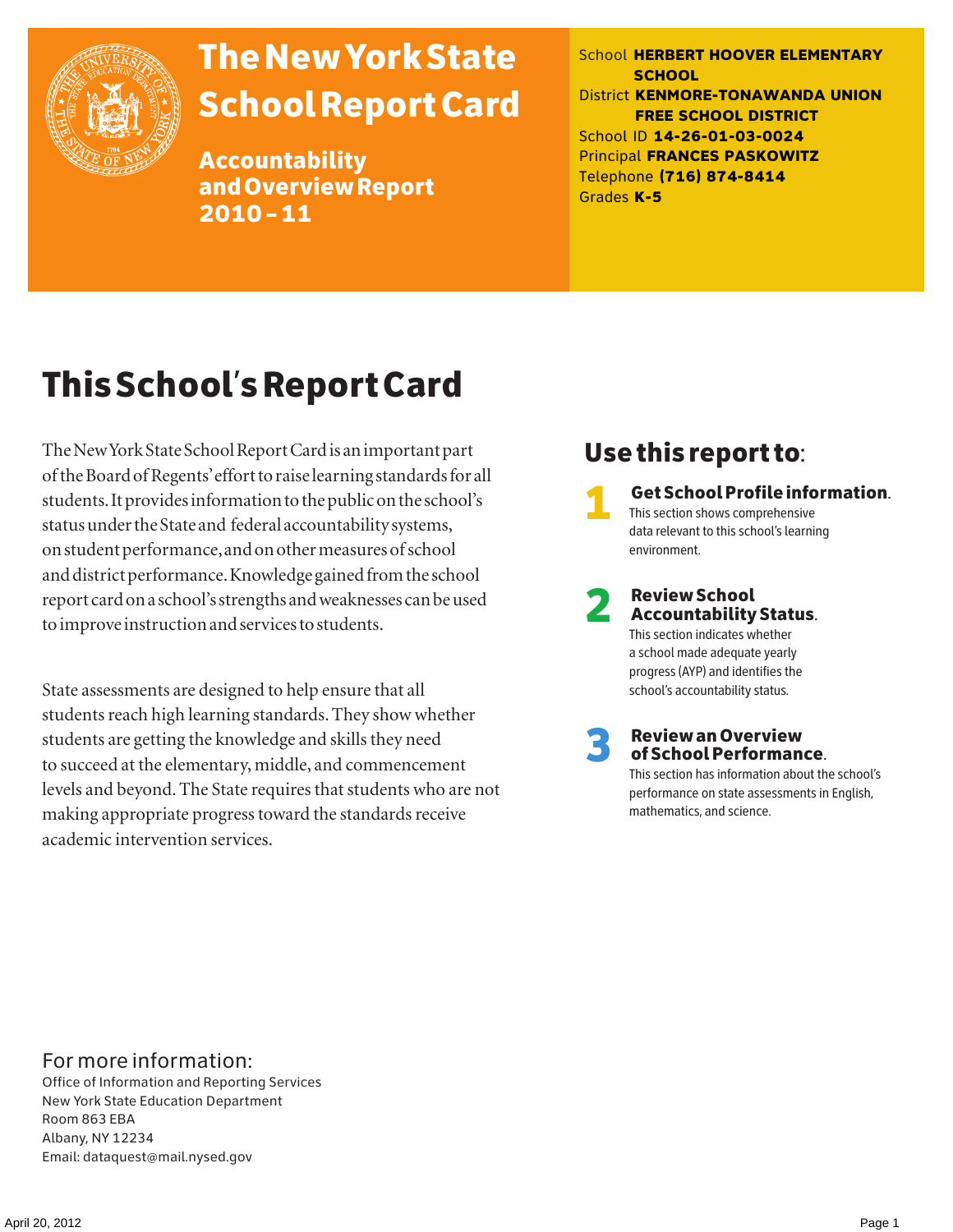School **HERBERT HOOVER ELEMENTARY SCHOOL** District **KENMORE-TONAWANDA UNION FREE**<br>School ID 14-26-01-03-0024 **District Act of Act of Act of Act of Act of Act of SCHOOL DISTRICT** School ID **14-26-01-03-0024** 

## School Profile

This section shows comprehensive data relevant to this school's learning environment, including information about enrollment, average class size, and teacher qualifications.

### Enrollment

|                            | $2008 - 09$ | 2009-10 | $2010 - 11$ |
|----------------------------|-------------|---------|-------------|
| Pre-K                      | 0           | 0       | 0           |
| Kindergarten               | 106         | 92      | 85          |
| Grade 1                    | 109         | 101     | 89          |
| Grade 2                    | 109         | 101     | 105         |
| Grade 3                    | 98          | 107     | 104         |
| Grade 4                    | 112         | 99      | 103         |
| Grade 5                    | 105         | 107     | 100         |
| Grade 6                    | 0           | 0       | 0           |
| <b>Ungraded Elementary</b> | 0           | 0       | 0           |
| Grade 7                    | 0           | 0       | 0           |
| Grade 8                    | 0           | 0       | 0           |
| Grade 9                    | 0           | 0       | 0           |
| Grade 10                   | 0           | 0       | 0           |
| Grade 11                   | 0           | 0       | 0           |
| Grade 12                   | 0           | 0       | 0           |
| <b>Ungraded Secondary</b>  | 0           | 0       | 0           |
| Total K-12                 | 639         | 607     | 586         |

### Enrollment Information

*Enrollment* counts are as of Basic Educational Data System (BEDS) day, which is typically the first Wednesday of October of the school year. Students who attend BOCES programs on a part-time basis are included in a school's enrollment. Students who attend BOCES on a full-time basis or who are placed full time by the district in an out-of-district placement are not included in a school's enrollment. Students classified by schools as "pre-first" are included in first grade counts.

### Average Class Size

|                       | $2008 - 09$ | $2009 - 10$ | $2010 - 11$ |
|-----------------------|-------------|-------------|-------------|
| <b>Common Branch</b>  | 21          | 21          | 21          |
| Grade 8               |             |             |             |
| English               |             |             |             |
| <b>Mathematics</b>    |             |             |             |
| Science               |             |             |             |
| <b>Social Studies</b> |             |             |             |
| Grade 10              |             |             |             |
| English               |             |             |             |
| Mathematics           |             |             |             |
| Science               |             |             |             |
| <b>Social Studies</b> |             |             |             |

### Average Class Size Information

*Average Class Size* is the total registration in specified classes divided by the number of those classes with registration. *Common Branch* refers to self-contained classes in Grades 1–6.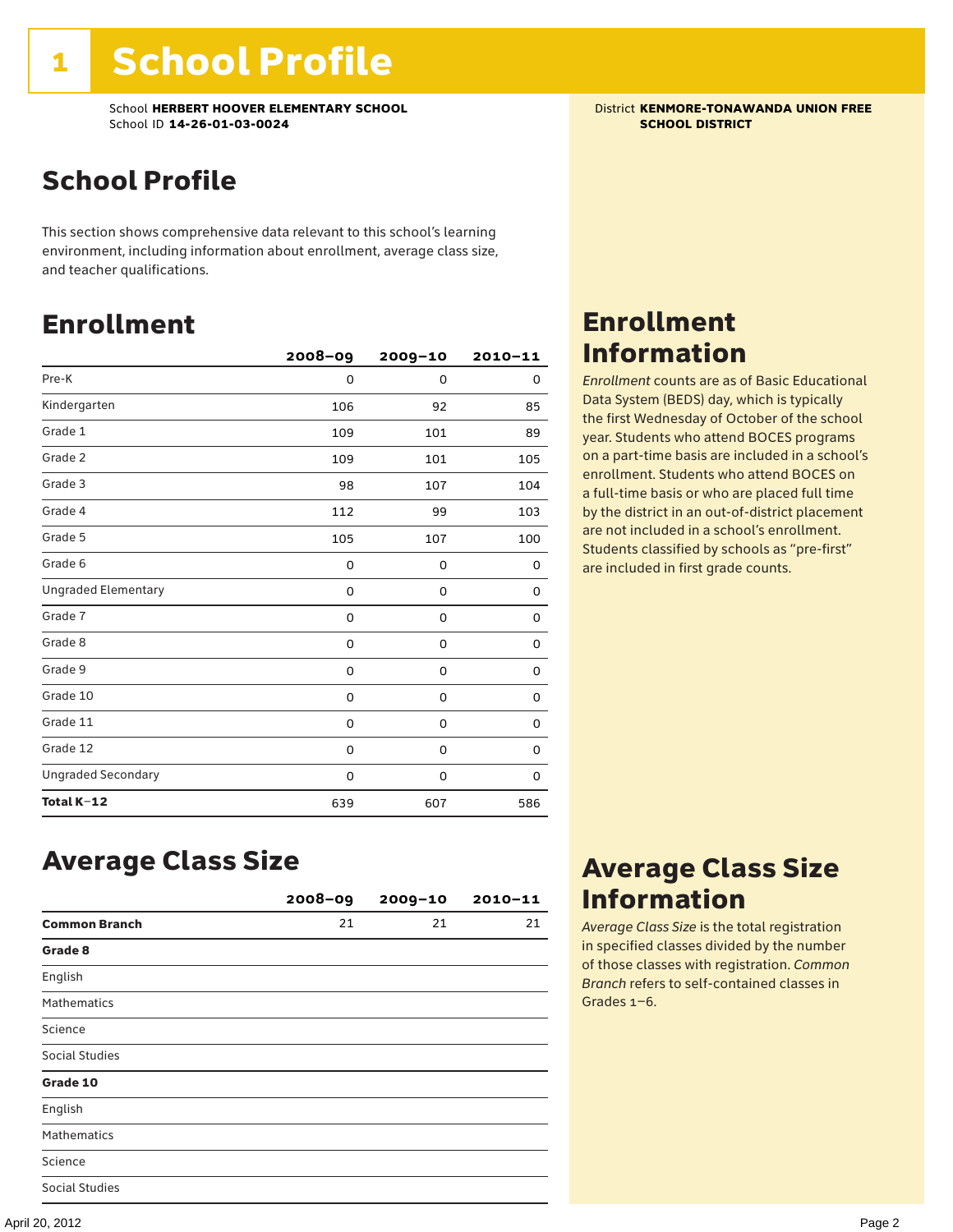## Demographic Factors

|                                                    |     | 2008-09 |     | $2009 - 10$ |     | $2010 - 11$ |
|----------------------------------------------------|-----|---------|-----|-------------|-----|-------------|
|                                                    | #   | %       | #   | %           | #   | %           |
| Eligible for Free Lunch                            | 123 | 19%     | 123 | 20%         | 192 | 33%         |
| Reduced-Price Lunch                                | 79  | 12%     | 79  | 13%         | 71  | 12%         |
| Student Stability*                                 |     | 96%     |     | 91%         |     | 97%         |
| Limited English Proficient                         | 5   | 1%      | 6   | 1%          | 7   | 1%          |
| <b>Racial/Ethnic Origin</b>                        |     |         |     |             |     |             |
| American Indian or Alaska Native                   | 2   | 0%      | 3   | 0%          | 2   | 0%          |
| <b>Black or African American</b>                   | 28  | 4%      | 26  | 4%          | 24  | 4%          |
| Hispanic or Latino                                 | 21  | 3%      | 24  | 4%          | 24  | 4%          |
| Asian or Native<br>Hawaiian/Other Pacific Islander | 6   | 1%      | 9   | 1%          | 12  | 2%          |
| White                                              | 582 | 91%     | 545 | 90%         | 524 | 89%         |
| Multiracial                                        | 0   | 0%      | 0   | 0%          | 0   | 0%          |

 \* Available only at the school level.

### Attendance and Suspensions

|                            |   | $2007 - 08$ |   | $2008 - 09$   |   | $2009 - 10$ |  |
|----------------------------|---|-------------|---|---------------|---|-------------|--|
|                            | # | $\%$        | # | $\frac{0}{6}$ | # | $\%$        |  |
| Annual Attendance Rate     |   | 96%         |   | 96%           |   | 95%         |  |
| <b>Student Suspensions</b> |   | በ%          |   | 1%            |   | 0%          |  |

### Demographic Factors Information

*Eligible for Free Lunch* and *Reduced*-*Price Lunch* percentages are determined by dividing the number of approved lunch applicants by the Basic Educational Data System (BEDS) enrollment in full-day Kindergarten through Grade 12. *Eligible for Free Lunch* and *Limited English Proficient* counts are used to determine *Similar Schools* groupings within a *Need*/*Resource Capacity* category. *Student Stability* is the percentage of students in the highest grade in a school who were also enrolled in that school at any time during the previous school year. (For example, if School A, which serves Grades 6–8, has 100 students enrolled in Grade 8 this year, and 92 of those 100 students were also enrolled in School A last year, the stability rate for the school is 92 percent.)

### Attendance and Suspensions Information

*Annual Attendance Rate* is determined by dividing the school's total actual attendance by the total possible attendance for a school year. A school's actual attendance is the sum of the number of students in attendance on each day the school was open during the school year. Possible attendance is the sum of the number of enrolled students who should have been in attendance on each day the school was open during the school year. *Student Suspension* rate is determined by dividing the number of students who were suspended from school (not including in-school suspensions) for one full day or longer anytime during the school year by the Basic Educational Data System (BEDS) day enrollments for that school year. A student is counted only once, regardless of whether the student was suspended one or more times during the school year.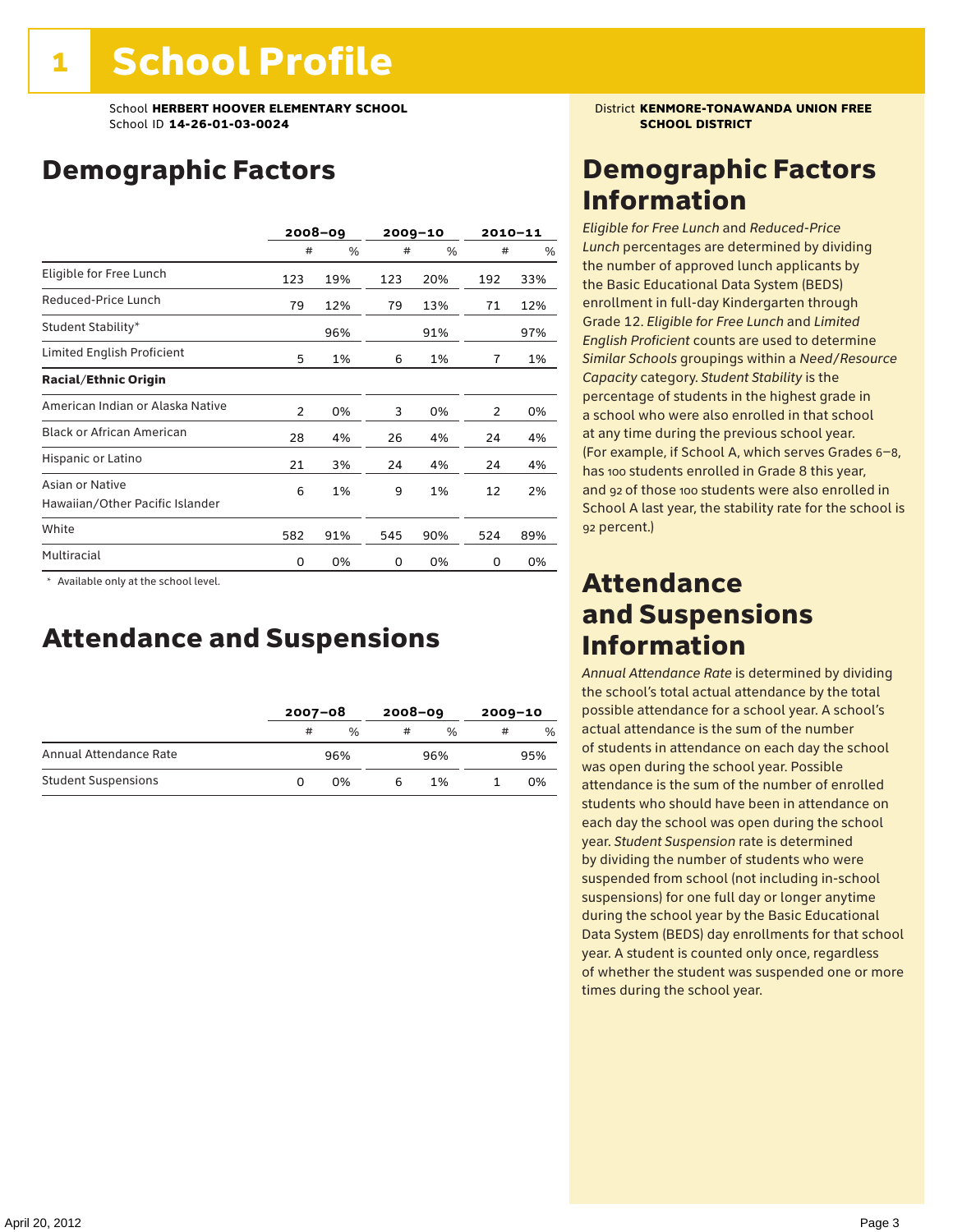## Teacher Qualifications

|                                                                                | 2008-09 | $2009 - 10$ | 2010-11 |
|--------------------------------------------------------------------------------|---------|-------------|---------|
| <b>Total Number of Teachers</b>                                                | 44      | 42          | 41      |
| Percent with No Valid<br><b>Teaching Certificate</b>                           | 0%      | 0%          | 0%      |
| Percent Teaching Out<br>of Certification                                       | 0%      | 0%          | 0%      |
| Percent with Fewer Than<br>Three Years of Experience                           | 2%      | 0%          | 0%      |
| Percentage with Master's Degree<br>Plus 30 Hours or Doctorate                  | 5%      | 5%          | 5%      |
| <b>Total Number of Core Classes</b>                                            | 65      | 49          | 50      |
| Percent Not Taught by Highly<br><b>Qualified Teachers in This School</b>       | 0%      | 0%          | 0%      |
| Percent Not Taught by Highly<br><b>Oualified Teachers in This District</b>     | 0%      | 0%          | 0%      |
| Percent Not Taught by Highly<br>Qualified in High-Poverty Schools<br>Statewide | 8%      | 6%          | 5%      |
| Percent Not Taught by Highly<br>Qualified in Low-Poverty Schools<br>Statewide  | 1%      | 1%          | 0%      |
| <b>Total Number of Classes</b>                                                 | 89      | 86          | 90      |
| Percent Taught by Teachers Without<br>Appropriate Certification                | 1%      | 1%          | 0%      |

### Teacher Turnover Rate

|                                                                       | 2007-08 | 2008-09 | 2009-10 |
|-----------------------------------------------------------------------|---------|---------|---------|
| Turnover Rate of Teachers with Fewer<br>than Five Years of Experience | በ%      | 33%     | N/A     |
| Turnover Rate of All Teachers                                         | 2%      | 5%      | 7%      |

### Staff Counts

|                                       | $2008 - 09$ | $2009 - 10$ | $2010 - 11$ |
|---------------------------------------|-------------|-------------|-------------|
| <b>Total Other Professional Staff</b> |             |             |             |
| Total Paraprofessionals*              | N/A         | N/A         | N/A         |
| <b>Assistant Principals</b>           | 0           |             |             |
| Principals                            |             |             |             |
| $-1$                                  |             |             |             |

Not available at the school level.

### Teacher Qualifications Information

The *Percent Teaching Out of Certification* is the percent doing so more than on an incidental basis; that is, the percent teaching for more than five periods per week outside certification.

*Core Classes* are primarily K-6 common branch, English, mathematics, science, social studies, art, music, and foreign languages. To be *Highly Qualified*, a teacher must have at least a Bachelor's degree, be certified to teach in the subject area, and show subject matter competency. A teacher who taught one class outside of the certification area(s) is counted as Highly Qualified provided that 1) the teacher had been determined by the school or district through the HOUSSE process or other state-accepted methods to have demonstrated acceptable subject knowledge and teaching skills and 2) the class in question was not the sole assignment reported. Credit for incidental teaching does not extend beyond a single assignment. Independent of Highly Qualified Teacher status, any assignment for which a teacher did not hold a valid certificate still registers as teaching out of certification. High-poverty and low-poverty schools are those schools in the upper and lower quartiles, respectively, for percentage of students eligible for a free or reduced-price lunch.

### Teacher Turnover Rate Information

*Teacher Turnover Rate* for a specified school year is the number of teachers in that school year who were not teaching in the following school year divided by the number of teachers in the specified school year, expressed as a percentage.

### Staff Counts Information

*Other Professionals* includes administrators, guidance counselors, school nurses, psychologists, and other professionals who devote more than half of their time to non-teaching duties. Teachers who are shared between buildings within a district are reported on the district report only.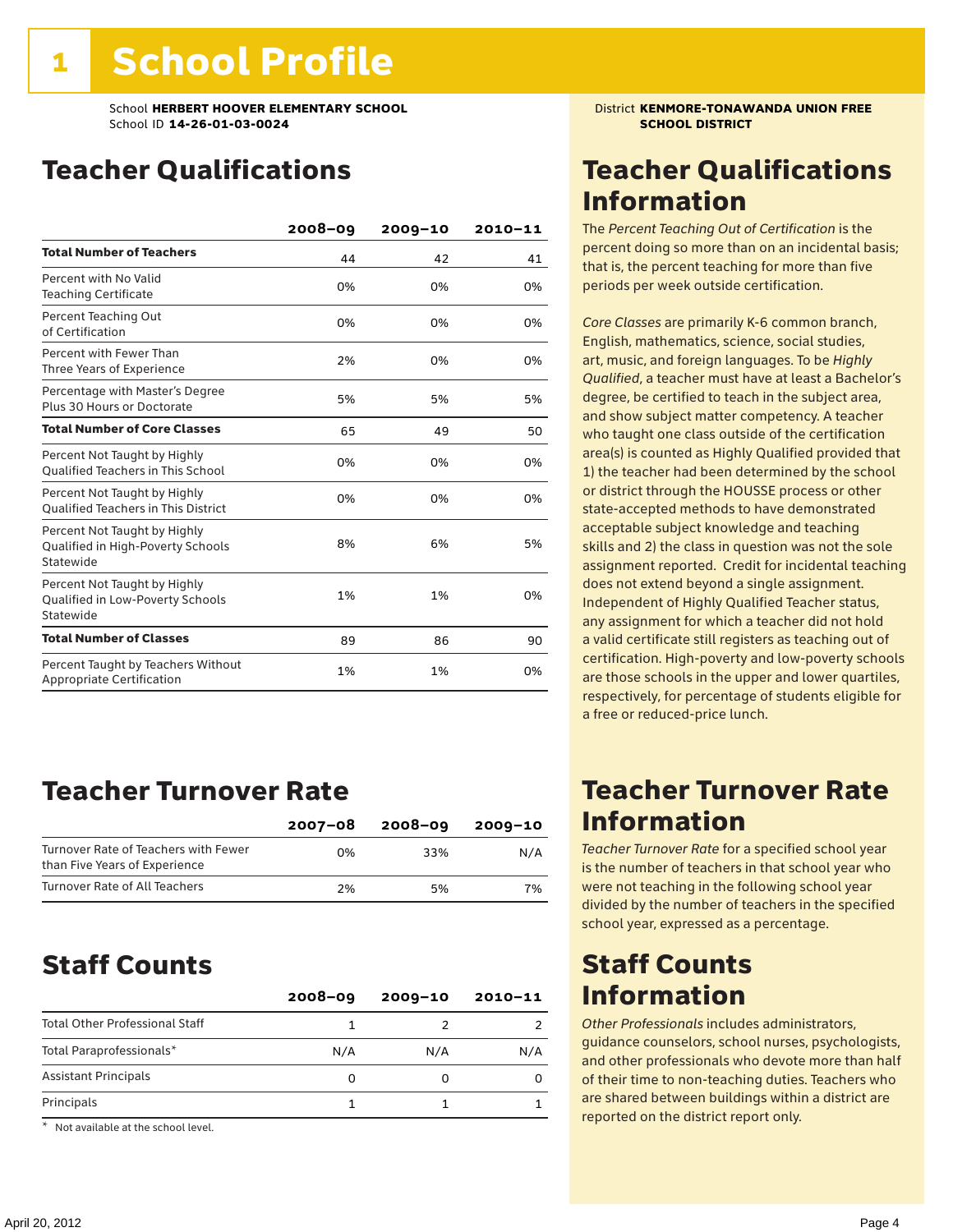## Understanding How Accountability Works in New York State

The federal No Child Left Behind (NCLB) Act requires that states develop and report on measures of student proficiency in 1) English language arts (ELA), in 2) mathematics, and on 3) a third indicator. In New York State in 2010–11, the third indicator is science at the elementary/middle level and graduation rate at the secondary level. Schools or districts that meet predefined goals on these measures are making Adequate Yearly Progress (AYP).



For more information about accountability in New York State, visit: http://www.p12.nysed.gov/irs/accountability/.

### 1 English Language Arts (ELA)

To make AYP in ELA, every accountability group must make AYP. For a group to make AYP, it must meet the participation and the performance criteria.

#### A Participation Criterion

At the elementary/middle level, 95 percent of Grades 3–8 students enrolled during the test administration period in each group with 40 or more students must be tested on the New York State Testing Program (NYSTP) in ELA or, if appropriate, the New York State English as a Second Language Achievement Test (NYSESLAT), or the New York State Alternate Assessment (NYSAA) in ELA. At the secondary level, 95 percent of seniors in 2010–11 in each accountability group with 40 or more students must have taken an English examination that meets the students' graduation requirement.

#### B Performance Criterion

At the elementary/middle level, the Performance Index (PI) of each group with 30 or more continuously enrolled tested students must equal or exceed its Effective Annual Measurable Objective (AMO) or the group must make Safe Harbor. (NYSESLAT is used only for participation.) At the secondary level, the PI of each group in the 2007 cohort with 30 or more members must equal or exceed its Effective AMO or the group must make Safe Harbor. To make Safe Harbor, the PI of the group must equal or exceed its Safe Harbor Target and the group must qualify for Safe Harbor using the third indicator, science or graduation rate.

### 2 Mathematics

The same criteria for making AYP in ELA apply to mathematics. At the elementary/middle level, the measures used to determine AYP are the NYSTP and the NYSAA in mathematics. At the secondary level, the measures are mathematics examinations that meet the students' graduation requirement.

### 3 Third Indicator

In addition to English language arts and mathematics, the school must also make AYP in a third area of achievement. This means meeting the criteria in science at the elementary/middle level and the criteria in graduation rate at the secondary level.

Elementary/Middle-Level Science: To make AYP, the All Students group must meet the participation criterion *and* the performance criterion.

#### A Participation Criterion

Eighty percent of students in Grades 4 and/or 8 enrolled during the test administration period in the All Students group, if it has 40 or more students, must be tested on an accountability measure. In Grade 4, the measures are the Grade 4 elementary-level science test and the Grade 4 NYSAA in science. In Grade 8 science, the measures are the Grade 8 middle-level science test, Regents science examinations, and the Grade 8 NYSAA in science.

#### B Performance Criterion

The PI of the All Students group, if it has 30 or more students, must equal or exceed the State Science Standard (100) or the Science Progress Target.

Qualifying for Safe Harbor in Elementary/Middle-Level ELA and Math: To qualify, the group must meet both the participation criterion and the performance criterion in science.

Secondary-Level Graduation Rate: For a school to make AYP in graduation rate, the percent of students in the 2006 graduation-rate total cohort in the All Students group earning a local or Regents diploma by August 31, 2010 must equal or exceed the Graduation-Rate Standard (80%) or the Graduation-Rate Progress Target.

Qualifying for Safe Harbor in Secondary-Level ELA and Math: To qualify, the percent of the 2006 graduation-rate total cohort earning a local or Regents diploma by August 31, 2010 must equal or exceed the Graduation-Rate Standard (80%) or the Graduation-Rate Progress Target for that group.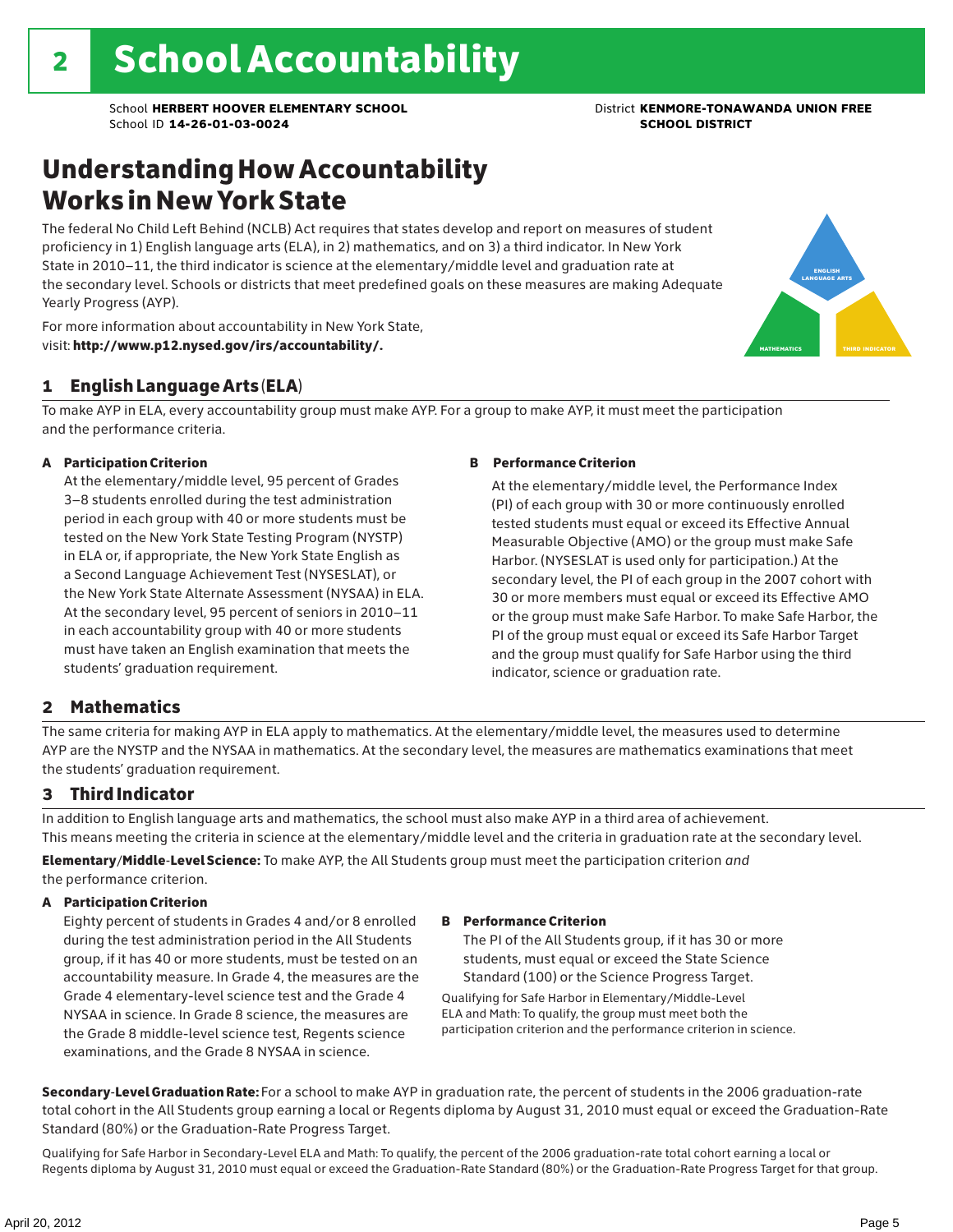## Useful Terms for Understanding Accountability

#### 12th Graders

The count of 12th graders enrolled during the 2010–11 school year used to determine the Percentage Tested for the Participation part of the AYP determination for secondarylevel ELA and mathematics. These are the first numbers in the parentheses after the subgroup label on the secondary-level ELA and mathematics pages.

#### 2007 Cohort

The count of students in the 2007 accountability cohort used to determine the Performance Index for the Test Performance part of the AYP determination for secondary-level ELA and mathematics. These are the second numbers in the parentheses after the subgroup label on the secondary-level ELA and mathematics pages.

#### Accountability Cohort for English and Mathematics

The accountability cohort is used to determine if a school or district met the performance criterion in secondary-level ELA and mathematics. The 2007 school accountability cohort consists of all students who first entered Grade 9 anywhere in the 2007–08 school year, and all ungraded students with disabilities who reached their seventeenth birthday in the 2007–08 school year, who were enrolled on October 6, 2010 and did not transfer to a diploma granting program. Students who earned a high school equivalency diploma or were enrolled in an approved high school equivalency preparation program on June 30, 2011, are not included in the 2007 school accountability cohort. The 2007 district accountability cohort consists of all students in each school accountability cohort plus students who transferred within the district after BEDS day plus students who were placed outside the district by the Committee on Special Education or district administrators and who met the other requirements for cohort membership. Cohort is defined in Section 100.2 (p) (16) of the Commissioner's Regulations.

#### Adequate Yearly Progress (AYP)

Adequate Yearly Progress (AYP) indicates satisfactory progress by a district or a school toward the goal of proficiency for all students.

#### Annual Measurable Objective (AMO)

The Annual Measurable Objective (AMO) is the Performance Index value that signifies that an accountability group is making satisfactory progress toward the goal that 100 percent of students will be proficient in the State's learning standards for English language arts and mathematics by 2013–14. The AMOs for each grade level will be increased as specified in CR100.2(p) (14) and will reach 200 in 2013–14. (See Effective AMO for further information.)

#### Continuous Enrollment

The count of continuously enrolled tested students used to determine the Performance Index for the Test Performance part of the AYP determination for elementary/middle-level ELA, mathematics, and science. These are the second numbers in the parentheses after the subgroup label on the elementary/ middle-level ELA, mathematics, and science pages.

#### Continuously Enrolled Students

At the elementary/middle level, continuously enrolled students are those enrolled in the school or district on BEDS day (usually the first Wednesday in October) of the school year until the test administration period. At the secondary level, all students who meet the criteria for inclusion in the accountability cohort are considered to be continuously enrolled.

#### Effective Annual Measurable Objective (Effective AMO)

The Effective Annual Measurable Objective is the Performance Index (PI) value that each accountability group within a school or district is expected to achieve to make AYP. The Effective AMO is the lowest PI that an accountability group of a given size can achieve in a subject for the group's PI not to be considered significantly different from the AMO for that subject. If an accountability group's PI equals or exceeds the Effective AMO, it is considered to have made AYP. A more complete definition of Effective AMO and a table showing the PI values that each group size must equal or exceed to make AYP are available at www.p12.nysed.gov/irs.

#### Graduation Rate

The Graduation Rate on the Graduation Rate page is the percentage of the 2006 cohort that earned a local or Regents diploma by August 31, 2010.

#### Graduation-Rate Total Cohort

The Graduation-Rate Total Cohort, shown on the Graduation Rate page, is used to determine if a school or district made AYP in graduation rate. For the 2010–11 school year, this cohort is the 2006 graduation-rate total cohort. The 2006 total cohort consists of all students who first entered Grade 9 anywhere in the 2006–07 school year, and all ungraded students with disabilities who reached their seventeenth birthday in the 2006–07 school year, and who were enrolled in the school/ district for five months or longer or who were enrolled in the school/district for less than five months but were previously enrolled in the same school/district for five months or longer between the date they first entered Grade 9 and the date they last ended enrollment. A more detailed definition of graduation-rate cohort can be found in the SIRS Manual at

### http://www.p12.nysed.gov/irs/sirs/.

For districts and schools with fewer than 30 graduation-rate total cohort members in the All Students group in 2010–11, data for 2009–10 and 2010–11 for accountability groups were combined to determine counts and graduation rates. Groups with fewer than 30 students in the graduation-rate total cohort are not required to meet the graduation-rate criterion.

#### Limited English Proficient

For all accountability measures, if the count of LEP students is equal to or greater than 30, former LEP students are also included in the performance calculations.

#### Non-Accountability Groups

Female, Male, and Migrant groups are not part of the AYP determination for any measure.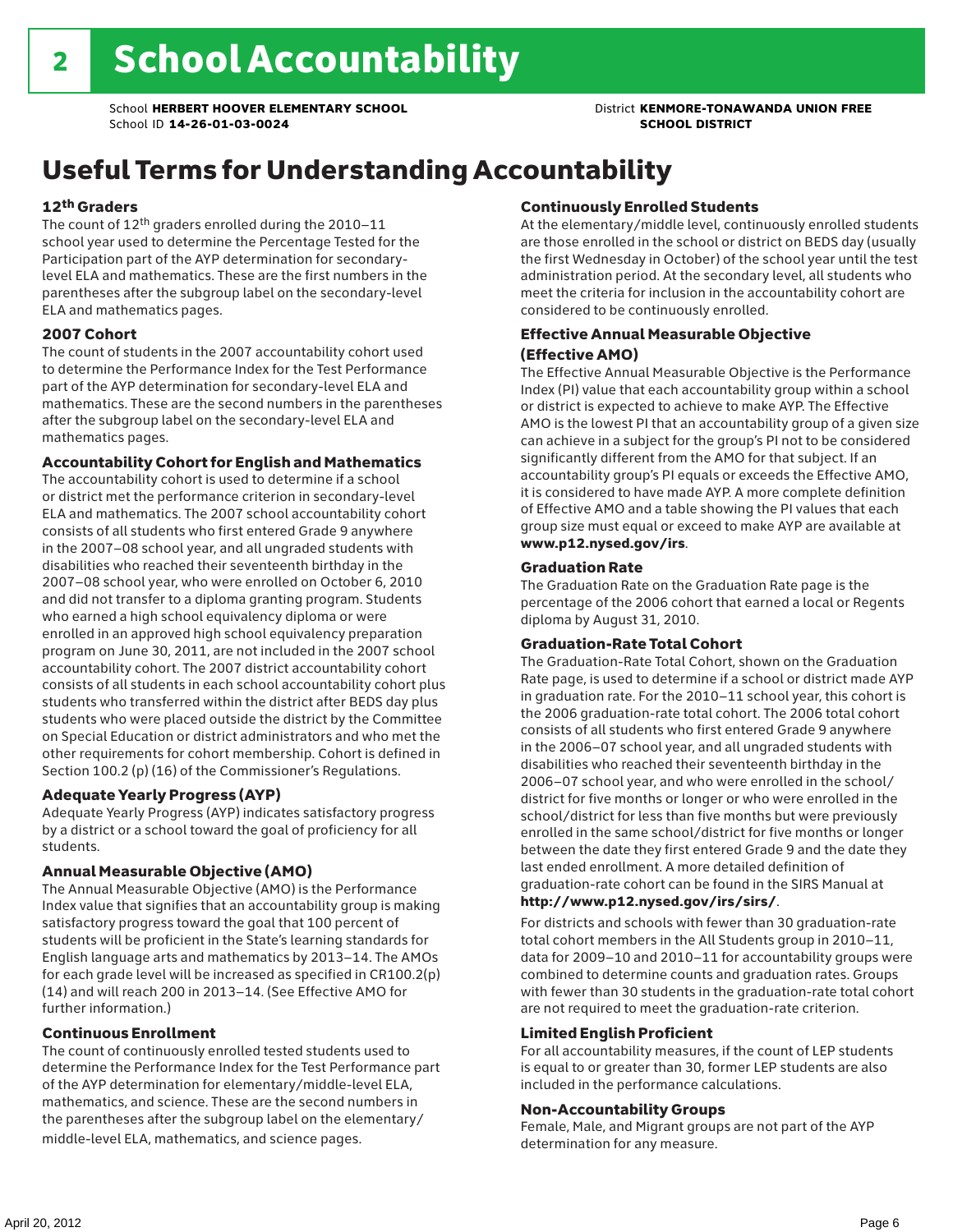## Useful Terms for Understanding Accountability (continued)

#### Participation

Accountability groups with fewer than 40 students enrolled during the test administration period (for elementary/middlelevel ELA, math, and science) or fewer than 40 12th graders (for secondary-level ELA and mathematics) are not required to meet the participation criterion. If the Percentage Tested for an accountability group fell below 95 percent for ELA and math or 80 percent for science in 2010–11, the participation enrollment ("Total" or "12th Graders") shown in the tables is the sum of 2009–10 and 2010–11 participation enrollments and the "Percentage Tested" shown is the weighted average of the participation rates over those two years.

#### Performance Index (PI)

A Performance Index is a value from 0 to 200 that is assigned to an accountability group, indicating how that group performed on a required State test (or approved alternative) in English language arts, mathematics, or science. Student scores on the tests are converted to four performance levels, from Level 1 to Level 4. (See performance level definitions on the Overview summary page.) At the elementary/middle level, the PI is calculated using the following equation:

100 × [(Count of Continuously Enrolled Tested Students Performing at Levels 2, 3, and  $4 +$  the Count at Levels 3 and  $4) \div$ Count of All Continuously Enrolled Tested Students]

At the secondary level, the PI is calculated using the following equation:

100 × [(Count of Cohort Members Performing at Levels 2, 3, and 4 + the Count at Levels 3 and 4) ÷ Count of All Cohort Members]

A list of tests used to measure student performance for accountability is available at www.p12.nysed.gov/irs.

#### Progress Targets

For accountability groups below the State Standard in science or graduation rate, the Progress Target is an alternate method for making AYP or qualifying for Safe Harbor in English language arts and mathematics based on improvement over the previous year's performance.

*Science:* The current year's Science Progress Target is calculated by adding one point to the previous year's Performance Index (PI). Example: The 2010–11 Science Progress Target is calculated by adding one point to the 2009–10 PI.

*Graduation Rate*: The Graduation-rate Progress Target is calculated by determining a 20% gap reduction between the rate of the previous year's graduation-rate cohort and the state standard. Example: The 2010–11 Graduation-Rate Progress Target = [(80 – percentage of the 2005 cohort earning a local or Regents diploma by August 31, 2009)  $\times$  0.20] + percentage of the 2005 cohort earning a local or Regents diploma by August 31, 2009.

Progress Targets are provided for groups whose PI (for science) or graduation rate (for graduation rate) is below the State Standard.

#### Safe Harbor Targets

Safe Harbor provides an alternate means to demonstrate AYP for accountability groups that do not achieve their EAMOs in English or mathematics. The 2010–11 safe harbor targets are calculated using the following equation: 2009–10 PI + (200 – the 2009–10 PI) × 0.10

Safe Harbor Targets are provided for groups whose PI is less than the EAMO.

#### Safe Harbor Qualification (‡)

On the science page, if the group met both the participation and the performance criteria for science, the Safe Harbor Qualification column will show "Qualified." If the group did not meet one or more criteria, the column will show "Did not qualify." A "‡" symbol after the 2010–11 Safe Harbor Target on the elementary/middle- or secondary-level ELA or mathematics page indicates that the student group did not make AYP in science (elementary/middle level) or graduation rate (secondary level) and; therefore, the group did not qualify for Safe Harbor in ELA or mathematics.

#### State Standard

The criterion value that represents minimally satisfactory performance (for science) or a minimally satisfactory percentage of cohort members earning a local or Regents diploma (for graduation rate). In 2010–11, the State Science Standard is a Performance Index of 100; the State Graduation-Rate Standard is 80%. The Commissioner may raise the State Standard at his discretion in future years.

#### Students with Disabilities

For all measures, if the count of students with disabilities is equal to or greater than 30, former students with disabilities are also included in the performance calculations.

#### Test Performance

For districts and schools with fewer than 30 continuously enrolled tested students (for elementary/middle-level ELA, math, and science) or fewer than 30 students in the 2007 cohort (for secondary-level ELA and mathematics) in the All Students group in 2010–11, data for 2009–10 and 2010–11 for accountability groups were combined to determine counts and Performance Indices. For districts and schools with 30 or more continuously enrolled students/2007 cohort members in the All Students group in 2010–11, student groups with fewer than 30 members are not required to meet the performance criterion. This is indicated by a "—" in the Test Performance column in the table.

#### Total

The count of students enrolled during the test administration period used to determine the Percentage Tested for the Participation part of the AYP determination for elementary/ middle-level ELA, mathematics, and science. These are the first numbers in the parentheses after the subgroup label on the elementary/middle-level ELA, mathematics, and science pages. For accountability calculations, students who were excused from testing for medical reasons in accordance with federal NCLB guidance are not included in the count.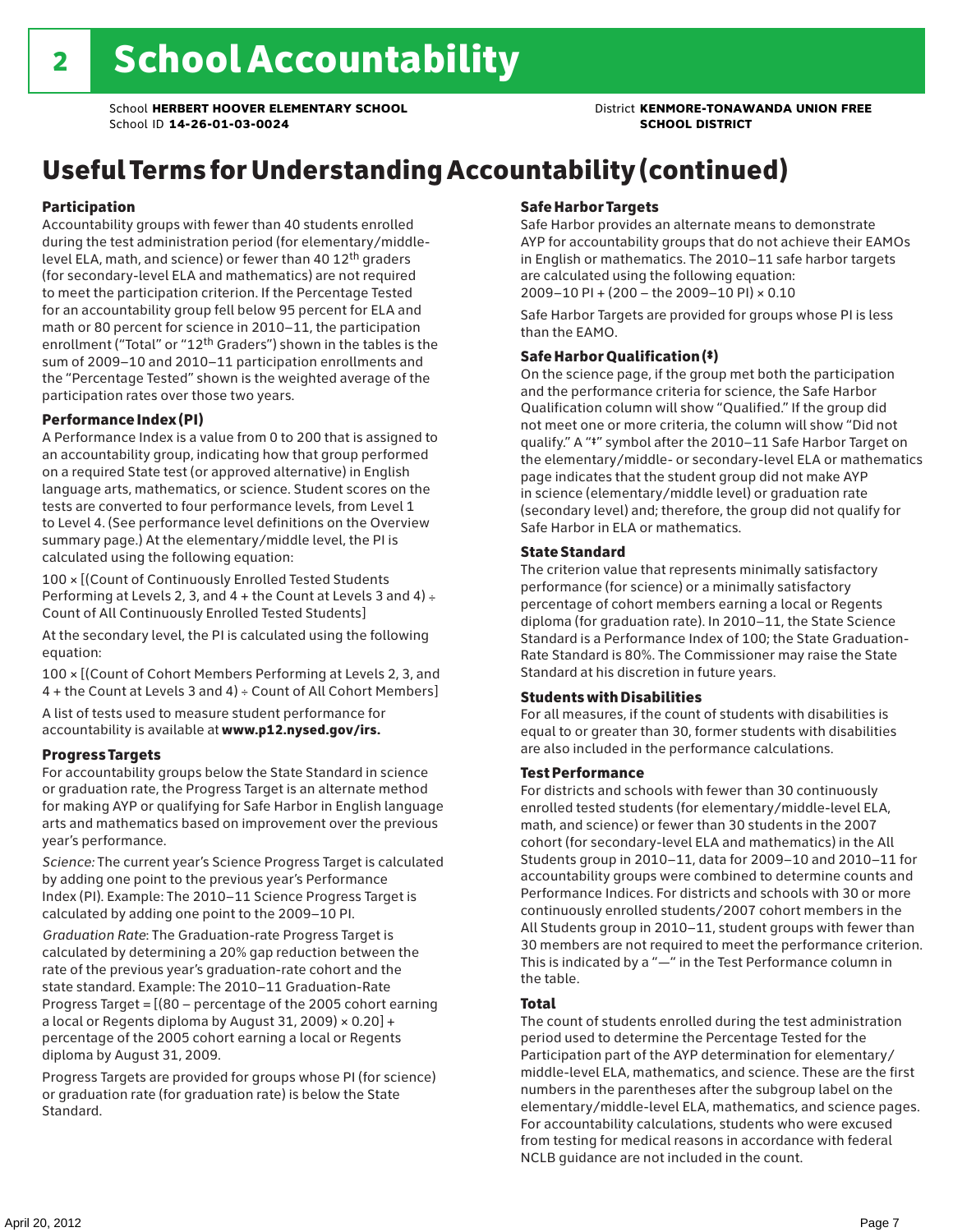### Understanding Your School Accountability Status

New York State participates in the Differentiated Accountability pilot program, as approved by the United States Department of Education in January 2009. Under this program, each public school in the State is assigned an accountability "phase" (Good Standing, Improvement, Corrective Action, or Restructuring) and, for schools not in Good Standing, a "category" (Basic, Focused, or Comprehensive) for each measure for which the school is accountable. Accountability measures for schools at the elementary/middle level are English language arts (ELA), mathematics, and science; at the secondary level, they are ELA, mathematics, and graduation rate. Generally, the school's overall accountability status is its most advanced accountability phase and its highest category within that phase. A school in any year of the phase (that is not Good Standing) that makes AYP for the measure remains in the same phase/category the following year. An identified school that makes AYP in the identified measure for two consecutive years returns to Good Standing. Once a school is identified with a category within a phase, it cannot move to a less intensive category in the following school year within that phase.

Each school district with one or more Title I schools and each Title I charter school designated as Improvement (year 1 and year 2), Corrective Action, or Restructuring must make Supplemental Educational Services available for eligible students in the identified Title I school(s). A school district with one or more schools designated as Improvement (year 2), Corrective Action, or Restructuring must also provide Public School Choice to eligible students in identified Title I school(s). For more information on the Differentiated Accountability program and a list of interventions for schools not in Good Standing,

see http://www.p12.nysed.gov/accountability/APA/Differentiated\_Accountability/DA\_home.html.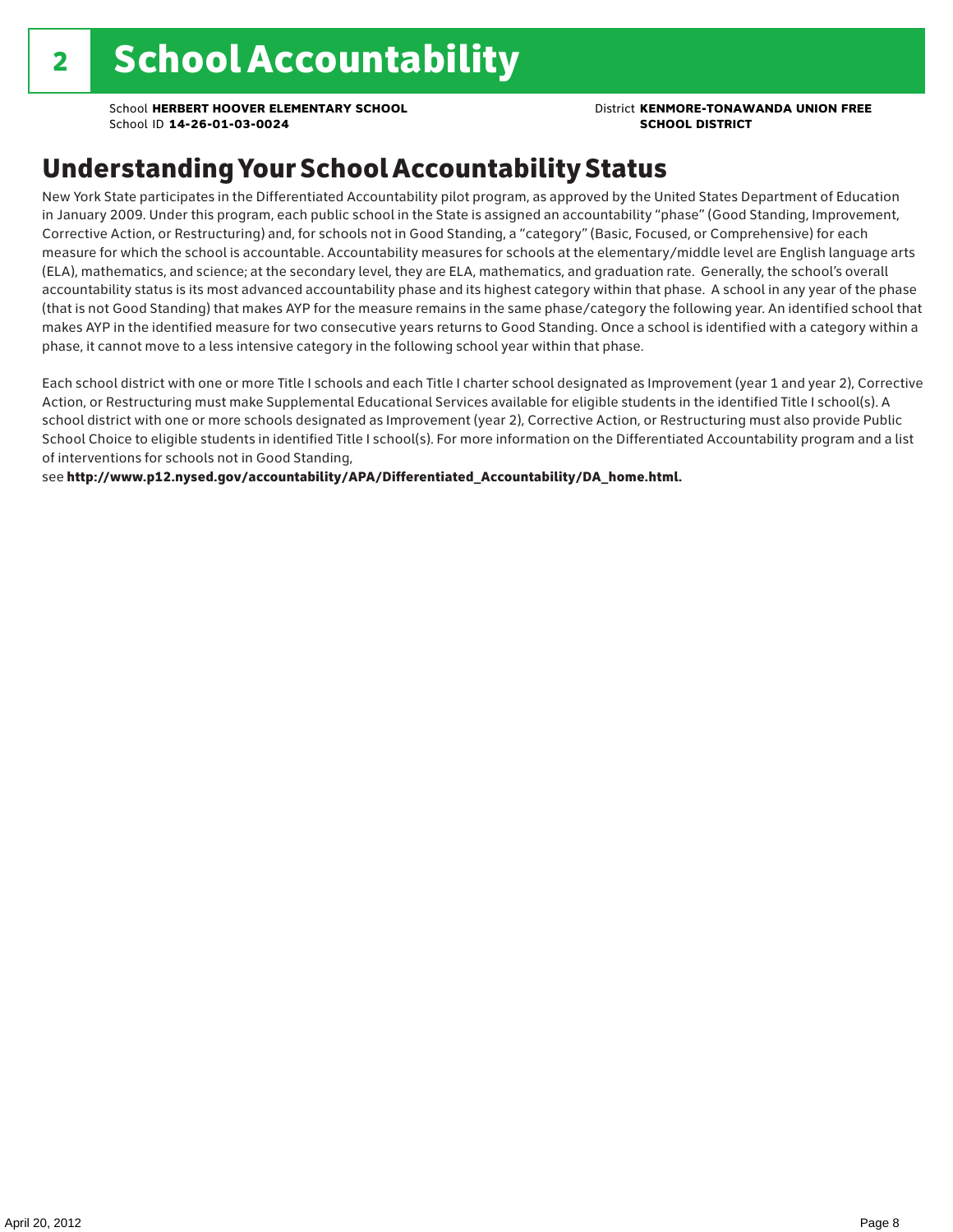## Understanding Your School Accountability Status (continued)

### Phase **Phase** Phase/Category

Good Standing A school that has not been designated as Improvement, Corrective Action, or Restructuring.

Improvement (year 1) A school that failed to make AYP for two consecutive years on the same accountability measure; or a school that was designated as Improvement (year 1) in the current school year that made AYP for the identified measure and is in Good Standing.

Improvement (year 2) A school that was designated as a school in Improvement (year 1) in the current school year and failed to make AYP on the same accountability measure for which it was identified; or a school that was designated as Improvement (year 2) in the current school year that made AYP for the identified measure.

#### Corrective Action (year 1) A school that was designated as a school in Improvement (year 2) in the current school year and failed to make AYP on the same accountability measure for which it was identified; or a school that was designated as Corrective Action (year 1) in the current school year that made AYP for the identified measure. Corrective Action (year 2) A school that was designated as a school in Corrective Action (year 1) in the current school year that failed to make AYP on the same accountability measure for which it was identified; or a school that was designated as Corrective Action (year 2) in the current school year that made AYP for the identified measure.

Restructuring (year 1) A school that was designated as a school in Corrective Action (year 2) in the current school year and failed to make AYP on the same accountability measure for which it was identified; or a school that was designated as Restructuring (year 1) in the current school year that made AYP for the identified measure. Restructuring (year 2) A school that was designated as a school in Restructuring (year 1) in the current school year that failed to make AYP on the same accountability measure for which it was identified; or a school that was designated as Restructuring (year 2) in the current school year that made AYP for the identified measure. Restructuring (Advanced) A school that was designated as a school in Restructuring (year 2) in the current school year that failed to make AYP on the same accountability measure for which it was identified; or a school that was designated as Restructuring (Advanced) in the current school year that made AYP for the identified measure.

#### Improvement/Basic:

A school that failed to make AYP in ELA and/or math for one accountability group, but made AYP for the All Students group; or a school that failed to make AYP in only science or graduation rate.

Improvement/Focused:

A school that failed to make AYP in ELA and/or math for more than one accountability group, but made AYP for the All Students group; or a school whose worst status is Improvement/Basic for at least two measures.

#### Improvement/Comprehensive:

A school that failed to make AYP in ELA and/or math for the All Students group; or a school that failed to make AYP in ELA and/or math for every accountability group for which there are at least two, but made AYP for the All Students group; or a school that failed to make AYP in ELA and/or math AND in science or graduation rate.

#### Corrective Action or Restructuring/Focused:

A school that failed to make AYP in ELA and/or math for one or more accountability groups, but made AYP for the All Students group; or a school that failed to make AYP in science or graduation rate but made AYP in ELA and math.

Corrective Action or Restructuring/Comprehensive: A school that failed to make AYP in ELA and/or math for the All Students group; or a school that failed to make AYP in ELA and/or math for every accountability group except the All Students group for which there are at least two, but made AYP for the All Students group; or a school that failed to make AYP in ELA and/or math AND in science or graduation rate.

SURR: A school that is identified for registration review (SURR) during a school year in which it is designated as a school in Improvement or Corrective Action shall, in the next school year, be designated as Restructuring (year 1)/Comprehensive.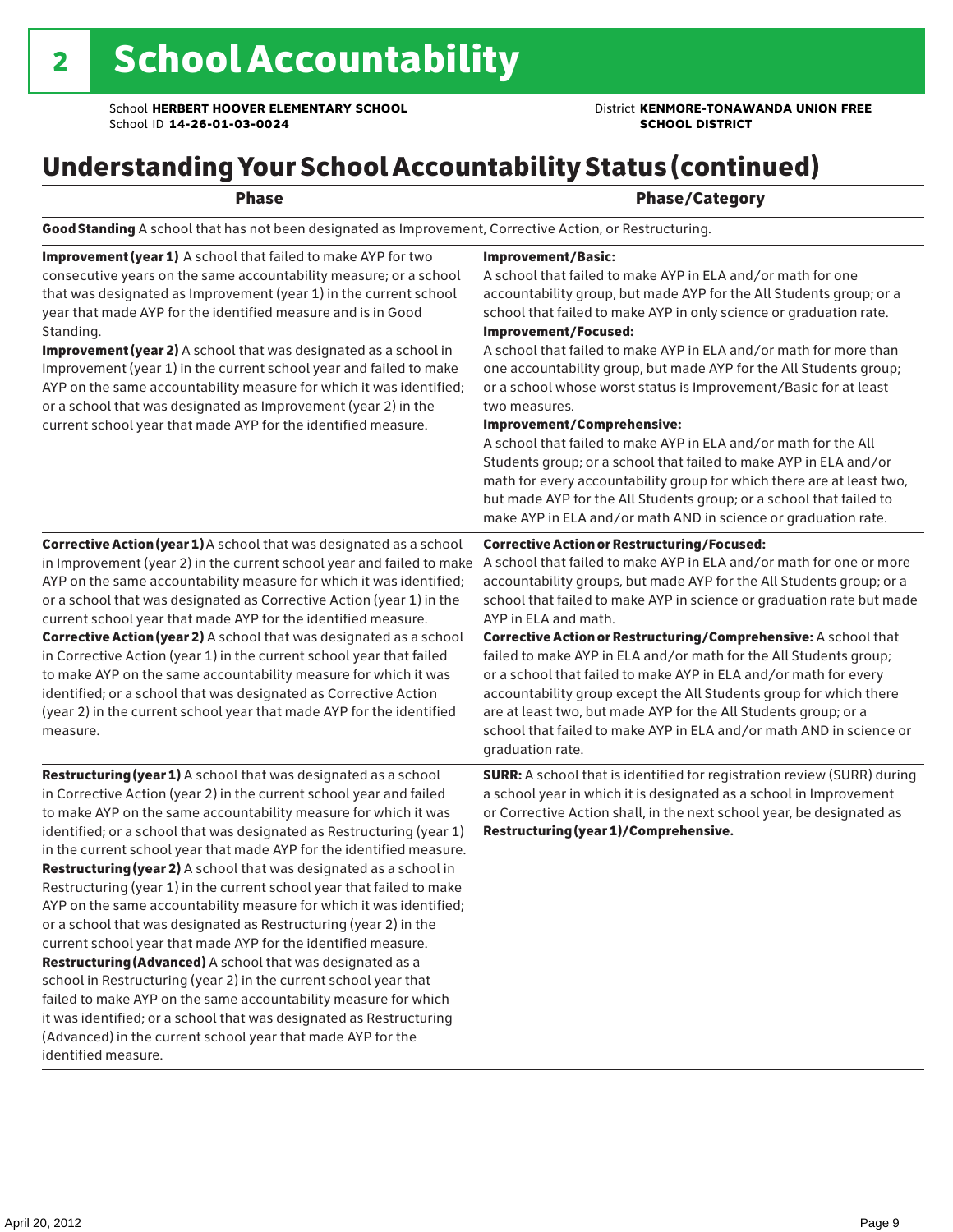# 2 School Accountability

School **HERBERT HOOVER ELEMENTARY SCHOOL** District **KENMORE-TONAWANDA UNION FREE**<br>School ID 14-26-01-03-0024 **District** School ID 14-26-01-03-0024 School ID **14-26-01-03-0024** 

### Summary

| <b>Overall Accountability</b><br>Status $(2011 - 12)$ | <b>In Good Standing</b> |                                                         |                        |  |  |  |
|-------------------------------------------------------|-------------------------|---------------------------------------------------------|------------------------|--|--|--|
|                                                       |                         | <b>Elementary/Middle Level</b>                          | <b>Secondary Level</b> |  |  |  |
|                                                       | ELA                     | In Good Standing                                        | ELA                    |  |  |  |
|                                                       | Math                    | In Good Standing                                        | Math                   |  |  |  |
|                                                       | Science                 | In Good Standing                                        | <b>Graduation Rate</b> |  |  |  |
| <b>Title I Part A Funding</b>                         |                         | <b>Years the School Received Title I Part A Funding</b> |                        |  |  |  |

| IC I FAI LA FUIIUIIIY | <b>IGGIS LIIG SCHOOL NECERTED TRUG IT AT FURNISH</b> |                |             |  |  |  |
|-----------------------|------------------------------------------------------|----------------|-------------|--|--|--|
|                       | 2009-10                                              | 2010-11        | $2011 - 12$ |  |  |  |
|                       | <b>YES</b>                                           | N <sub>O</sub> | NO          |  |  |  |
|                       |                                                      |                |             |  |  |  |

### On which accountability measures did this school make Adequate Yearly Progress (AYP) and which groups made AYP on each measure?

|                                                     | <b>Elementary/Middle Level</b> |                          |               |               | <b>Secondary Level</b> |                        |  |  |
|-----------------------------------------------------|--------------------------------|--------------------------|---------------|---------------|------------------------|------------------------|--|--|
| <b>Student Groups</b>                               | English                        |                          |               | English       |                        |                        |  |  |
|                                                     | Language Arts                  | Mathematics              | Science       | Language Arts | <b>Mathematics</b>     | <b>Graduation Rate</b> |  |  |
| <b>All Students</b>                                 | V                              | V                        | V             |               |                        |                        |  |  |
| <b>Ethnicity</b>                                    |                                |                          |               |               |                        |                        |  |  |
| American Indian or Alaska Native                    |                                |                          |               |               |                        |                        |  |  |
| <b>Black or African American</b>                    |                                | $\overline{\phantom{m}}$ |               |               |                        |                        |  |  |
| Hispanic or Latino                                  |                                |                          |               |               |                        |                        |  |  |
| Asian or Native Hawaiian/Other Pacific<br>Islander  |                                |                          |               |               |                        |                        |  |  |
| White                                               | v                              | V                        |               |               |                        |                        |  |  |
| Multiracial                                         | -                              | $\qquad \qquad -$        |               |               |                        |                        |  |  |
| <b>Other Groups</b>                                 |                                |                          |               |               |                        |                        |  |  |
| <b>Students with Disabilities</b>                   | v                              | V                        |               |               |                        |                        |  |  |
| Limited English Proficient                          |                                |                          |               |               |                        |                        |  |  |
| <b>Economically Disadvantaged</b>                   | V                              | V                        |               |               |                        |                        |  |  |
| <b>Student groups making</b><br>AYP in each subject | $\vee$ 4 of 4                  | $\vee$ 4 of 4            | $\vee$ 1 of 1 |               |                        |                        |  |  |

#### AYP Status



Made AYP Using Safe Harbor Target

✘ Did not make AYP

— Insufficient Number of Students to Determine AYP Status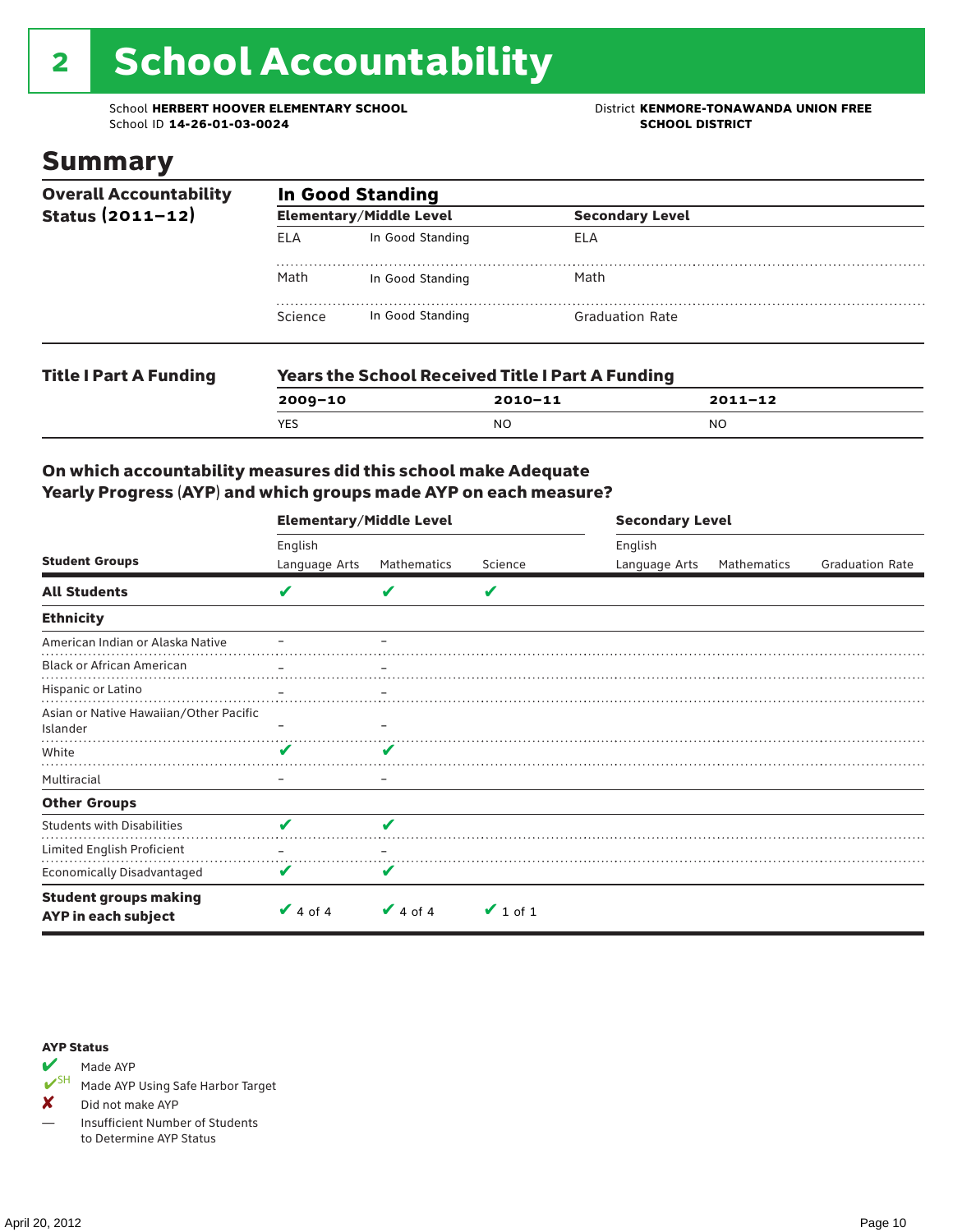## **Elementary/Middle-Level English Language Arts**

| <b>Accountability Status</b>      |        | In Good Standing                                   |
|-----------------------------------|--------|----------------------------------------------------|
| for This Subject<br>$(2011 - 12)$ |        |                                                    |
| <b>Accountability Measures</b>    | 4 of 4 | Student groups making AYP in English language arts |
|                                   |        | Made AYP                                           |
|                                   |        |                                                    |

### How did students in each accountability group perform on

**elementary/middle-level English language arts accountability measures?**

|                                                          | <b>AYP</b><br><b>Participation</b> |                  | <b>Test Performance</b>     |                  |                      | <b>Performance Objectives</b> |                               |             |
|----------------------------------------------------------|------------------------------------|------------------|-----------------------------|------------------|----------------------|-------------------------------|-------------------------------|-------------|
| <b>Student Group</b><br>(Total: Continuous Enrollment)   | <b>Status</b>                      | Met<br>Criterion | Percentage<br><b>Tested</b> | Met<br>Criterion | Performance<br>Index | Effective<br>AMO              | Safe Harbor Target<br>2010-11 | $2011 - 12$ |
|                                                          |                                    |                  |                             |                  |                      |                               |                               |             |
| <b>Accountability Groups</b>                             |                                    |                  |                             |                  |                      |                               |                               |             |
| All Students (307:301)                                   | V                                  | V                | 100%                        | V                | 157                  | 116                           |                               |             |
| <b>Ethnicity</b>                                         |                                    |                  |                             |                  |                      |                               |                               |             |
| American Indian or Alaska Native (2:1)                   |                                    |                  |                             |                  |                      |                               |                               |             |
| Black or African American (9:9)                          |                                    |                  |                             |                  |                      |                               |                               |             |
| Hispanic or Latino (14:14)                               |                                    |                  |                             |                  |                      |                               |                               |             |
| Asian or Native Hawaiian/Other Pacific<br>Islander (7:7) |                                    |                  |                             | $\equiv$         |                      |                               |                               |             |
| White (266:263)                                          | v                                  | V                | 100%                        | V                | 157                  | 115                           |                               |             |
| Multiracial (9:7)                                        |                                    |                  |                             |                  |                      |                               |                               |             |
| <b>Other Groups</b>                                      |                                    |                  |                             |                  |                      |                               |                               |             |
| Students with Disabilities (43:44)                       | V                                  | ✔                | 100%                        | ✔                | 125                  | 107                           |                               |             |
| Limited English Proficient (7:5)                         |                                    |                  |                             |                  |                      |                               |                               |             |
| Economically Disadvantaged (108:106)                     | $\mathbf{v}$                       | V                | 100%                        | V                | 150                  | 112                           |                               |             |
| <b>Final AYP Determination</b>                           | $\vee$ 4 of 4                      |                  |                             |                  |                      |                               |                               |             |
| <b>Non-Accountability Groups</b>                         |                                    |                  |                             |                  |                      |                               |                               |             |
| Female (158:158)                                         |                                    |                  | 100%                        |                  | 164                  | 114                           |                               |             |
| Male (149:143)                                           |                                    |                  | 100%                        |                  | 149                  | 113                           |                               |             |
| Migrant (0:0)                                            |                                    |                  |                             |                  |                      |                               |                               |             |

#### Symbols

- Made AYP<br>
SH Made AYP Made AYP Using Safe Harbor Target
- ✘ Did not make AYP
- Fewer Than 40 Total/Fewer Than 30 Continuous Enrollment
- ‡ Did not qualify for Safe Harbor

note: See *Useful Terms for Understanding Accountability*  for explanations and definitions of terms and table labels used on this page.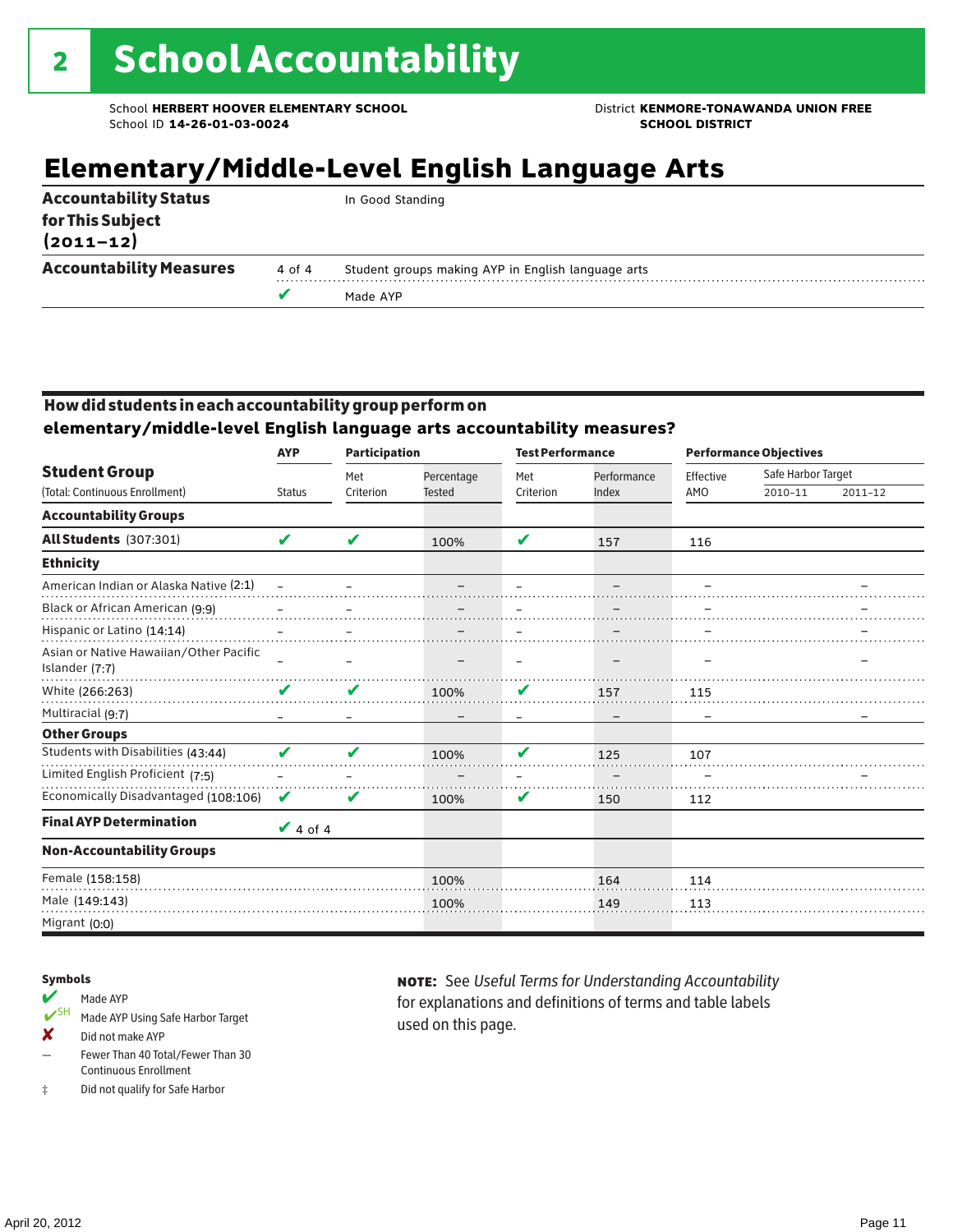## **Elementary/Middle-Level Mathematics**

|                                   |        | Made AYP                                 |
|-----------------------------------|--------|------------------------------------------|
| <b>Accountability Measures</b>    | 4 of 4 | Student groups making AYP in mathematics |
| for This Subject<br>$(2011 - 12)$ |        |                                          |
| <b>Accountability Status</b>      |        | In Good Standing                         |

### How did students in each accountability group perform on **elementary/middle-level mathematics accountability measures?**

|                                                          | <b>AYP</b>    | <b>Participation</b> |               | <b>Test Performance</b> |             | <b>Performance Objectives</b> |                    |         |
|----------------------------------------------------------|---------------|----------------------|---------------|-------------------------|-------------|-------------------------------|--------------------|---------|
| <b>Student Group</b>                                     |               | Met                  | Percentage    | Met                     | Performance | Effective                     | Safe Harbor Target |         |
| (Total: Continuous Enrollment)                           | <b>Status</b> | Criterion            | <b>Tested</b> | Criterion               | Index       | AMO                           | 2010-11            | 2011-12 |
| <b>Accountability Groups</b>                             |               |                      |               |                         |             |                               |                    |         |
| All Students (307:301)                                   | V             | ✔                    | 100%          | V                       | 172         | 131                           |                    |         |
| <b>Ethnicity</b>                                         |               |                      |               |                         |             |                               |                    |         |
| American Indian or Alaska Native (2:1)                   |               |                      |               |                         |             |                               |                    |         |
| Black or African American (9:9)                          |               |                      |               |                         |             |                               |                    |         |
| Hispanic or Latino (14:14)                               |               |                      |               |                         |             |                               |                    |         |
| Asian or Native Hawaiian/Other Pacific<br>Islander (7:7) |               |                      |               |                         |             |                               |                    |         |
| White (266:263)                                          | V             | V                    | 100%          | V                       | 175         | 130                           |                    |         |
| Multiracial (9:7)                                        |               |                      |               |                         |             |                               |                    |         |
| <b>Other Groups</b>                                      |               |                      |               |                         |             |                               |                    |         |
| Students with Disabilities (43:44)                       | ✔             | $\mathbf{v}$         | 100%          | V                       | 150         | 122                           |                    |         |
| Limited English Proficient (7:5)                         |               |                      |               |                         |             |                               |                    |         |
| Economically Disadvantaged (108:106)                     | $\mathbf{v}$  | V                    | 100%          | V                       | 164         | 127                           |                    |         |
| <b>Final AYP Determination</b>                           | $\vee$ 4 of 4 |                      |               |                         |             |                               |                    |         |
| <b>Non-Accountability Groups</b>                         |               |                      |               |                         |             |                               |                    |         |
| Female (158:158)                                         |               |                      | 100%          |                         | 168         | 129                           |                    |         |
| Male (149:143)                                           |               |                      | 100%          |                         | 177         | 128                           |                    |         |
| Migrant (0:0)                                            |               |                      |               |                         |             |                               |                    |         |

#### Symbols

- Made AYP<br>
SH Made AYP Made AYP Using Safe Harbor Target
- ✘ Did not make AYP
- Fewer Than 40 Total/Fewer Than 30 Continuous Enrollment
- ‡ Did not qualify for Safe Harbor

note: See *Useful Terms for Understanding Accountability*  for explanations and definitions of terms and table labels used on this page.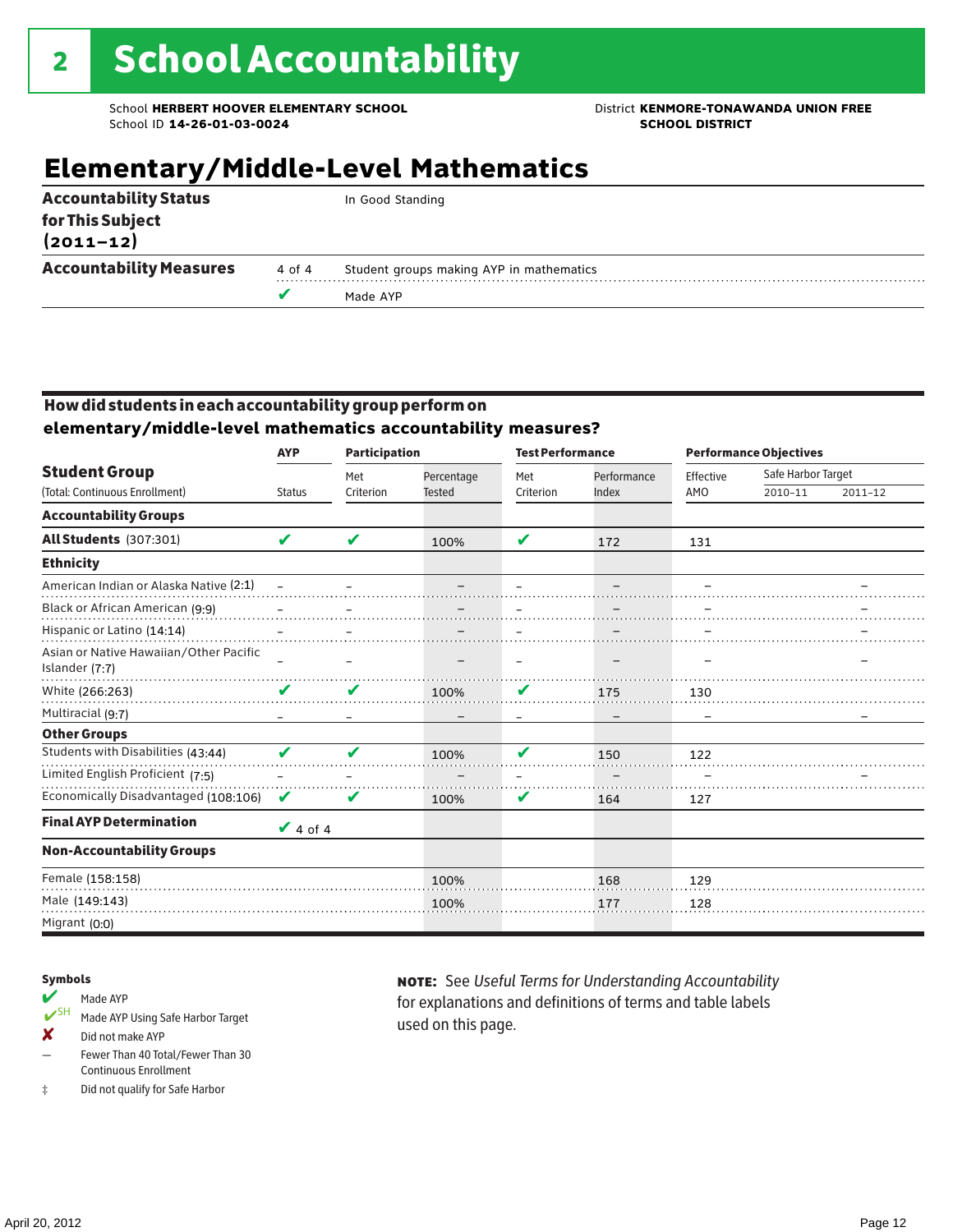School **HERBERT HOOVER ELEMENTARY SCHOOL** District **KENMORE-TONAWANDA UNION FREE**<br>School ID 14-26-01-03-0024 **District** School ID 14-26-01-03-0024 School ID **14-26-01-03-0024** 

### Elementary/Middle-Level Science

| <b>Accountability Status</b>   |        | In Good Standing                     |  |  |  |  |  |  |
|--------------------------------|--------|--------------------------------------|--|--|--|--|--|--|
| for This Subject<br>(2011–12)  |        |                                      |  |  |  |  |  |  |
| <b>Accountability Measures</b> | 1 of 1 | Student groups making AYP in science |  |  |  |  |  |  |
|                                |        | Made AYP                             |  |  |  |  |  |  |
|                                |        |                                      |  |  |  |  |  |  |

### How did students in each accountability group perform on elementary/middle-level science accountability measures?

|                                                                       | <b>AYP</b>    |                              |                  | <b>Participation</b>        | <b>Test Performance</b> |                      | <b>Performance Objectives</b> |                 |                 |
|-----------------------------------------------------------------------|---------------|------------------------------|------------------|-----------------------------|-------------------------|----------------------|-------------------------------|-----------------|-----------------|
| <b>Student Group</b><br>(Total: Continuous Enrollment)                | <b>Status</b> | Safe Harbor<br>Qualification | Met<br>Criterion | Percentage<br><b>Tested</b> | Met<br>Criterion        | Performance<br>Index | State<br>Standard             | Progress Target | 2010-11 2011-12 |
| <b>Accountability Groups</b>                                          |               |                              |                  |                             |                         |                      |                               |                 |                 |
| All Students (102:99)                                                 | V             | Oualified                    | V                | 99%                         | V                       | 198                  | 100                           |                 |                 |
| <b>Ethnicity</b>                                                      |               |                              |                  |                             |                         |                      |                               |                 |                 |
| American Indian or Alaska Native (1:0)                                |               |                              |                  |                             |                         |                      |                               |                 |                 |
| Black or African American (3:3)                                       |               |                              |                  |                             |                         |                      |                               |                 |                 |
| Hispanic or Latino (4:4)                                              |               |                              |                  |                             |                         |                      |                               |                 |                 |
| Asian or Native Hawaiian/Other Pacific<br>Islander (5:5)              |               |                              |                  |                             |                         |                      |                               |                 |                 |
| White (87:85)                                                         |               | Qualified                    |                  | 99%                         | V                       | 199                  | 100                           |                 |                 |
| Multiracial (2:2)                                                     |               |                              |                  |                             |                         |                      |                               |                 |                 |
| <b>Other Groups</b>                                                   |               |                              |                  |                             |                         |                      |                               |                 |                 |
| Students with Disabilities (10:9)<br>Limited English Proficient (1:1) |               |                              |                  |                             |                         |                      |                               |                 |                 |
| Economically Disadvantaged (34:33)                                    |               | Qualified                    |                  |                             | V                       | 197                  | 100                           |                 |                 |
| <b>Final AYP Determination</b>                                        | $\vee$ 1 of 1 |                              |                  |                             |                         |                      |                               |                 |                 |
| <b>Non-Accountability Groups</b>                                      |               |                              |                  |                             |                         |                      |                               |                 |                 |
| Female (48:47)                                                        |               |                              |                  | 98%                         |                         | 200                  | 100                           |                 |                 |
| Male (54:52)                                                          |               |                              |                  | 100%                        |                         | 196                  | 100                           |                 |                 |
| Migrant (0:0)                                                         |               |                              |                  |                             |                         |                      |                               |                 |                 |

#### Symbols

 $M$  Made AYP

✘ Did not make AYP

Fewer Than 40 Total/Fewer Than 30 Continuous Enrollment

note: See *Useful Terms for Understanding Accountability*  for explanations and definitions of terms and table labels used on this page.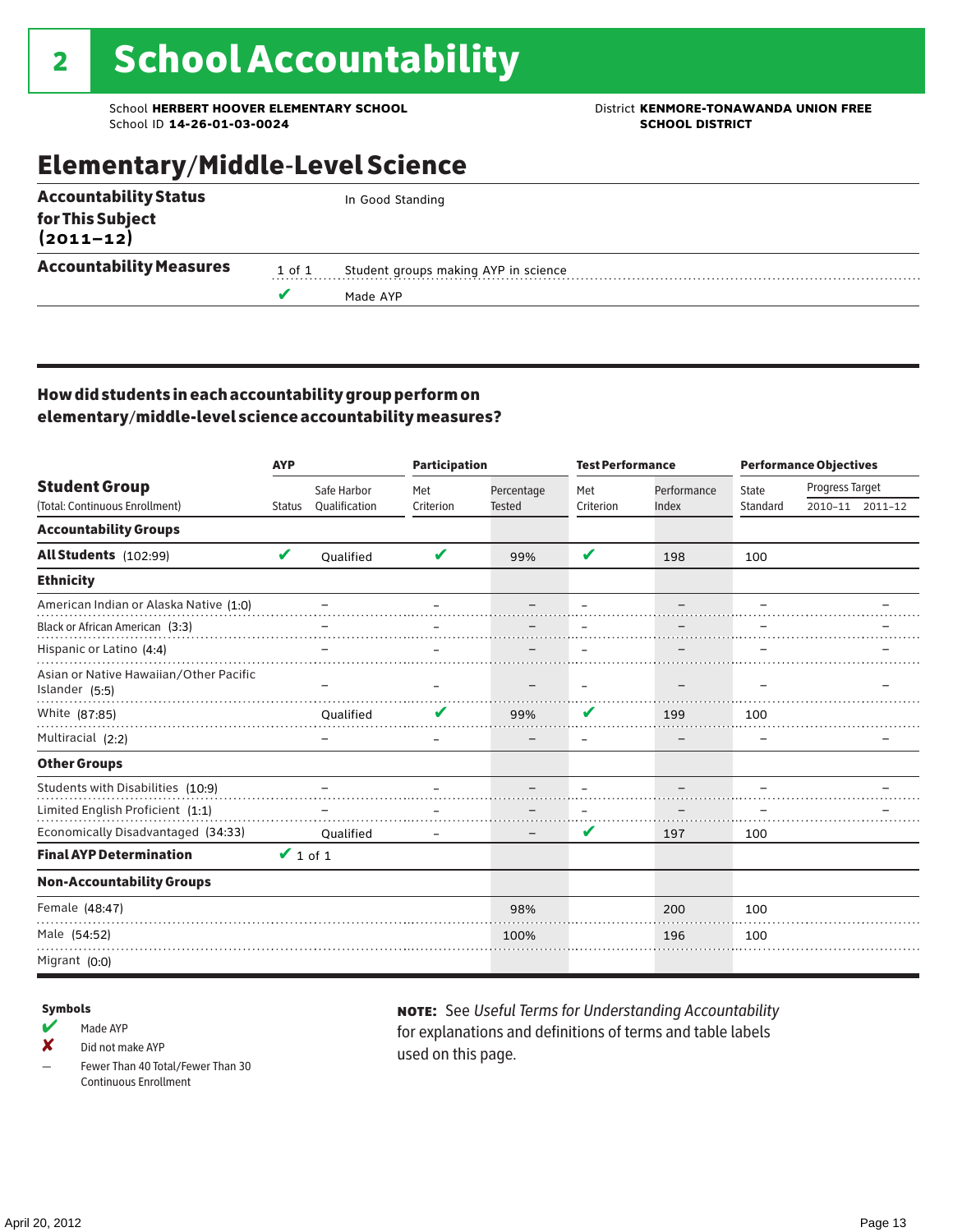### Summary of 2010–11 **School Performance**

Performance on the State assessments in English language arts, mathematics, and science at the elementary and middle levels is reported in terms of mean scores and the percentage of tested students scoring at or above Level 2, Level 3, and Level 4. Performance on the State assessments in ELA and mathematics at the secondary level is reported in terms of the percentage of students in a cohort scoring at these levels.

|                              | Percentage of students that<br>scored at or above Level 3 | Total<br>Tested |      |
|------------------------------|-----------------------------------------------------------|-----------------|------|
| <b>English Language Arts</b> | 0%                                                        | 50%             | 100% |
| Grade 3                      | 62%                                                       |                 | 99   |
| Grade 4                      | 58%                                                       |                 | 99   |
| Grade 5                      | 59%                                                       |                 | 99   |
| <b>Mathematics</b>           |                                                           |                 |      |
| Grade 3                      | 65%                                                       |                 | 99   |
| Grade 4                      | 80%                                                       |                 | 99   |
| Grade 5                      | 74%                                                       |                 | 99   |
| <b>Science</b>               |                                                           |                 |      |
| Grade 4                      | 98%                                                       |                 | 98   |

### About the Performance Level Descriptors

#### English I anguage Arts. The Learning English Language Arts

#### Level 1: Below Standard

understanding of the content expected in the subjection of the subjection  $\mathcal{L}$ Student performance does not demonstrate an and skills expected at this grade level. understanding of the English language arts knowledge

#### Student performance demonstrates a partial Level 2: Meets Basic Standard understanding of the content expected in the subject of the subject of the subject of the subject of the subject

Student performance demonstrates a partial and skills expected at this grade level. Students performance demonstrates and understanding and understanding and understanding and understanding and u understanding of the English language arts knowledge

#### Level 3: Meets Proficiency Standard

Level 4: Meeting Learning Standards with Distinction. the English language arts knowledge and skills expected at this grade level.<br>at this grade level.  $\mathbf{u}$  and  $\mathbf{y}$  and  $\mathbf{u}$  the subjected in the subjected in the subjected in the subjection  $\mathbf{v}$ Student performance demonstrates an understanding of

#### Level 4: Exceeds Proficiency Standard

understanding of the English language arts knowledge and skills expected at this grade level.<br>———————————————————— Student performance demonstrates a thorough

#### Districts are districts and low need in the low need  $\sim$

#### categories based on their ability to meet the special Level 1: Below Standard

Student performance does not demonstrate an understanding of the mathematics content expected at  $\frac{1}{2}$  based on enrollment size and, in some cases, number  $\frac{1}{2}$  and,  $\frac{1}{2}$  and,  $\frac{1}{2}$ 

### $\overline{\mathsf{Level}}$  2: Meets Basic Standard about 2: More information about 2: More information about 2: More information about 2: More information about 2: More information about 2: More information about 2: More information abo

the categories can be found in the *Report to the Governor categories* can be found in the *Report to the Govern*or  $\alpha$ *and the Legislature on the Educational Status of the*  Student performance demonstrates a partial understanding of the mathematics content expected at this grade level.

#### Level 3: Meets Proficiency Standard

Student performance demonstrates an understanding of the mathematics content expected at this grade level.

#### Level 4: Exceeds Proficiency Standard

Student performance demonstrates a thorough understanding of the mathematics content expected at this grade level.  $\mathcal{L}_{\text{max}}$  is performance with that of similar  $\mathcal{L}_{\text{max}}$ 

#### schools. The following factors are considered in grouping How are Need/Resource Capacity  $(N/RC)$  categories determined?  $\hphantom{N(2)}\sum_{n=1}^{\infty}\frac{1}{n}$

Districts are divided into high, average, and low need categories based on their ability to meet the special needs of their students with local resources. Districts in the high need category are subdivided into four categories based on enrollment size and, in some cases, number of students per square mile. More information about the categories can be found in the *Report to the Governor* Group: *State's Schools* at www.p12.nysed.gov/irs. *and the Legislature on the Educational Status of the* 

In this section, this school's performance is compared with that of the school district and public schools Statewide.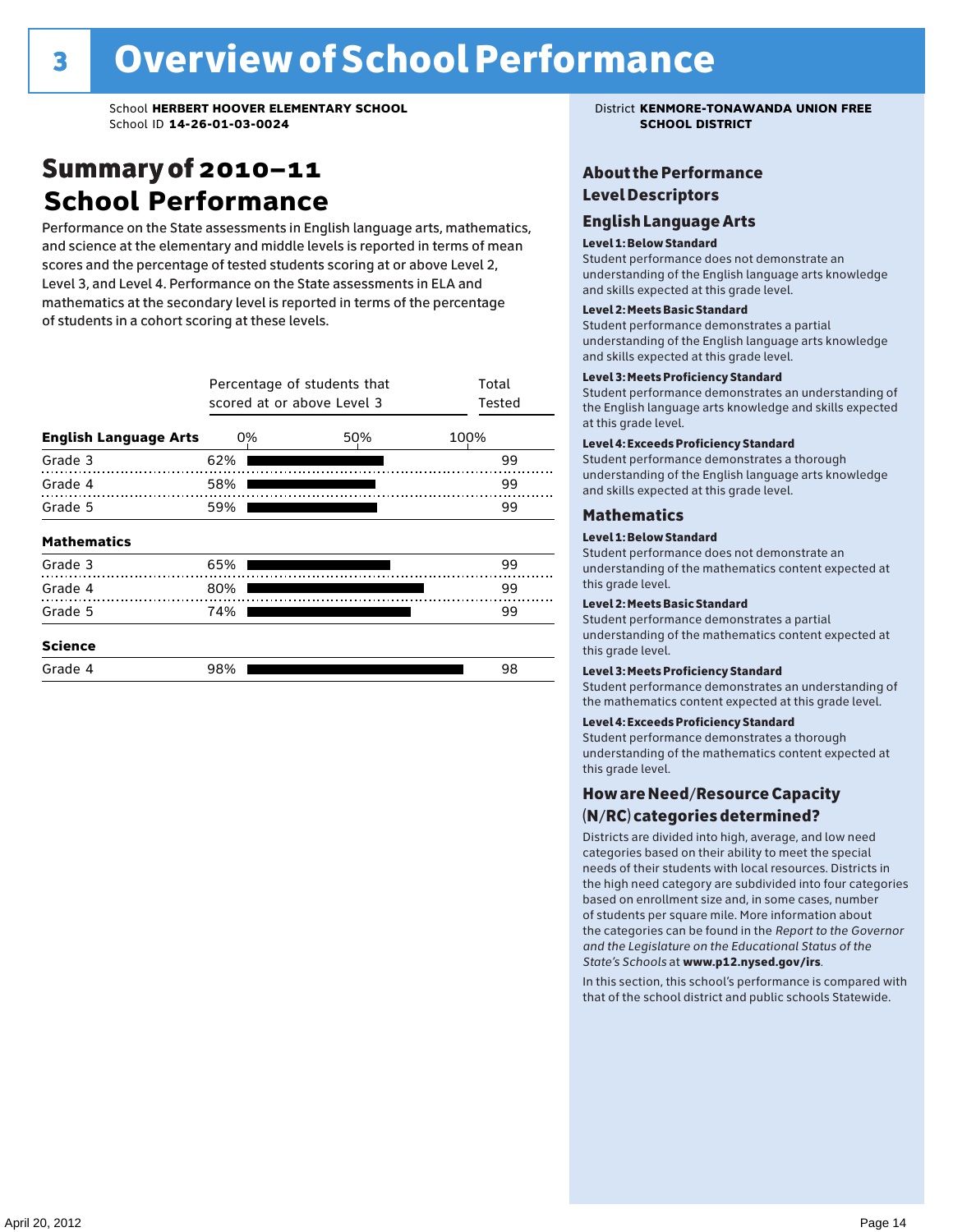## **This School's Results in Grade 3 English Language Arts**

|                                                                                   |                                 |         | <b>This School</b>              |         |     |    |     |  | <b>School District</b> |  |                                 |                | <b>NY State Public</b> |                                 |         |  |                |     |
|-----------------------------------------------------------------------------------|---------------------------------|---------|---------------------------------|---------|-----|----|-----|--|------------------------|--|---------------------------------|----------------|------------------------|---------------------------------|---------|--|----------------|-----|
|                                                                                   |                                 |         | Percentage scoring at level(s): |         |     |    |     |  |                        |  | Percentage scoring at level(s): |                |                        | Percentage scoring at level(s): |         |  |                |     |
|                                                                                   |                                 | $2 - 4$ |                                 | $3 - 4$ |     | 4  |     |  | $2 - 4$                |  | $3 - 4$                         | $\overline{4}$ |                        | $2 - 4$                         | $3 - 4$ |  | $\overline{4}$ |     |
| 2011 Mean Score: 668                                                              | *Range: 644-780 663-780 694-780 |         |                                 |         |     |    |     |  |                        |  |                                 |                |                        |                                 |         |  |                |     |
| 2010 Mean Score: 679<br>$\blacksquare$ 2010-11<br>and the state<br>2009-10<br>. . | 100%                            |         | 91% 97%                         | 62%     | 72% | 8% | 23% |  | 86% 90%                |  | 55% 59%                         | 5%             | 18%                    | 87% 86%                         | 56% 55% |  | 5%             | 17% |
| Number of Tested Students:                                                        |                                 | 90      | 97                              | 61      | 72  | 8  | 23  |  | 505 512                |  | 322 337                         | 29             | 101                    |                                 |         |  |                |     |

| <b>Results by</b>                               |        | 2010-11 School Year |                                 |                | 2009-10 School Year |         |                                 |     |  |
|-------------------------------------------------|--------|---------------------|---------------------------------|----------------|---------------------|---------|---------------------------------|-----|--|
| <b>Student Group</b>                            | Total  |                     | Percentage scoring at level(s): |                | Total               |         | Percentage scoring at level(s): |     |  |
|                                                 | Tested | $2 - 4$             | $3 - 4$                         | $\overline{4}$ | Tested              | $2 - 4$ | $3 - 4$                         | 4   |  |
| <b>All Students</b>                             | 99     | 91%                 | 62%                             | 8%             | 100                 | 97%     | 72%                             | 23% |  |
| Female                                          | 53     | 91%                 | 72%                             | 15%            | 48                  | 98%     | 73%                             | 25% |  |
| Male                                            | 46     | 91%                 | 50%                             | 0%             | 52                  | 96%     | 71%                             | 21% |  |
| American Indian or Alaska Native                |        |                     |                                 |                |                     |         |                                 |     |  |
| Black or African American                       | 1      |                     |                                 |                | 6                   | 100%    | 50%                             | 33% |  |
| Hispanic or Latino                              | 5      |                     |                                 |                | 2                   |         |                                 |     |  |
| Asian or Native Hawaiian/Other Pacific Islander |        |                     |                                 |                | 4                   |         |                                 |     |  |
| White                                           | 90     | 90%                 | 63%                             | 9%             | 88                  | 97%     | 74%                             | 23% |  |
| Multiracial                                     | 3      |                     |                                 |                |                     |         |                                 |     |  |
| Small Group Totals                              | 9      | 100%                | 44%                             | 0%             | 6                   | 100%    | 67%                             | 17% |  |
| <b>General-Education Students</b>               | 80     | 98%                 | 73%                             | 10%            | 93                  | 98%     | 73%                             | 24% |  |
| <b>Students with Disabilities</b>               | 19     | 63%                 | 16%                             | 0%             | 7                   | 86%     | 57%                             | 14% |  |
| <b>English Proficient</b>                       | 96     |                     |                                 |                | 99                  |         |                                 |     |  |
| Limited English Proficient                      | 3      |                     |                                 |                | 1                   |         |                                 |     |  |
| Economically Disadvantaged                      | 36     | 92%                 | 56%                             | 3%             | 41                  | 98%     | 63%                             | 24% |  |
| Not Disadvantaged                               | 63     | 90%                 | 65%                             | 11%            | 59                  | 97%     | 78%                             | 22% |  |
| Migrant                                         |        |                     |                                 |                |                     |         |                                 |     |  |
| Not Migrant                                     | 99     | 91%                 | 62%                             | 8%             | 100                 | 97%     | 72%                             | 23% |  |

**NOTES** 

The – symbol indicates that data for a group of students have been suppressed. If a group has fewer than five students,

data for that group and the next smallest group(s) are suppressed to protect the privacy of individual students.

Other **Assessments** Total Number scoring at level(s):<br>Tested  $2-4$   $3-4$   $4$  Tested  $2-4$   $3-4$ <br>Tested  $2-4$   $3-4$ 2–4 3–4 4 2–4 3–4 4 \* These ranges are for 2010–11 data only. Ranges for the 2009–10 data are available in the 2009–10 Accountability and Overview Reports.<br>2009–10 2010–11 School Year **2010–11 School Year 2009–10 School Year** Total Tested Total Tested New York State Alternate Assessment (NYSAA): Grade 3 Equivalent <sup>2</sup> – – – <sup>1</sup> – – – New York State English as a Second Language Achievement Test (NYSESLAT)†: Grade 3 <sup>0</sup> N/A N/A N/A <sup>0</sup> N/A N/A N/A Total Total Recently Arrived LEP Students NOT Tested on the ELA NYSTP: Grade 3 0 N/A N/A N/A 0 N/A N/A N/A

April 20, 2012 Page 15 † These counts represent recently arrived LEP students who used the NYSESLAT to fulfill the English language arts participation requirement.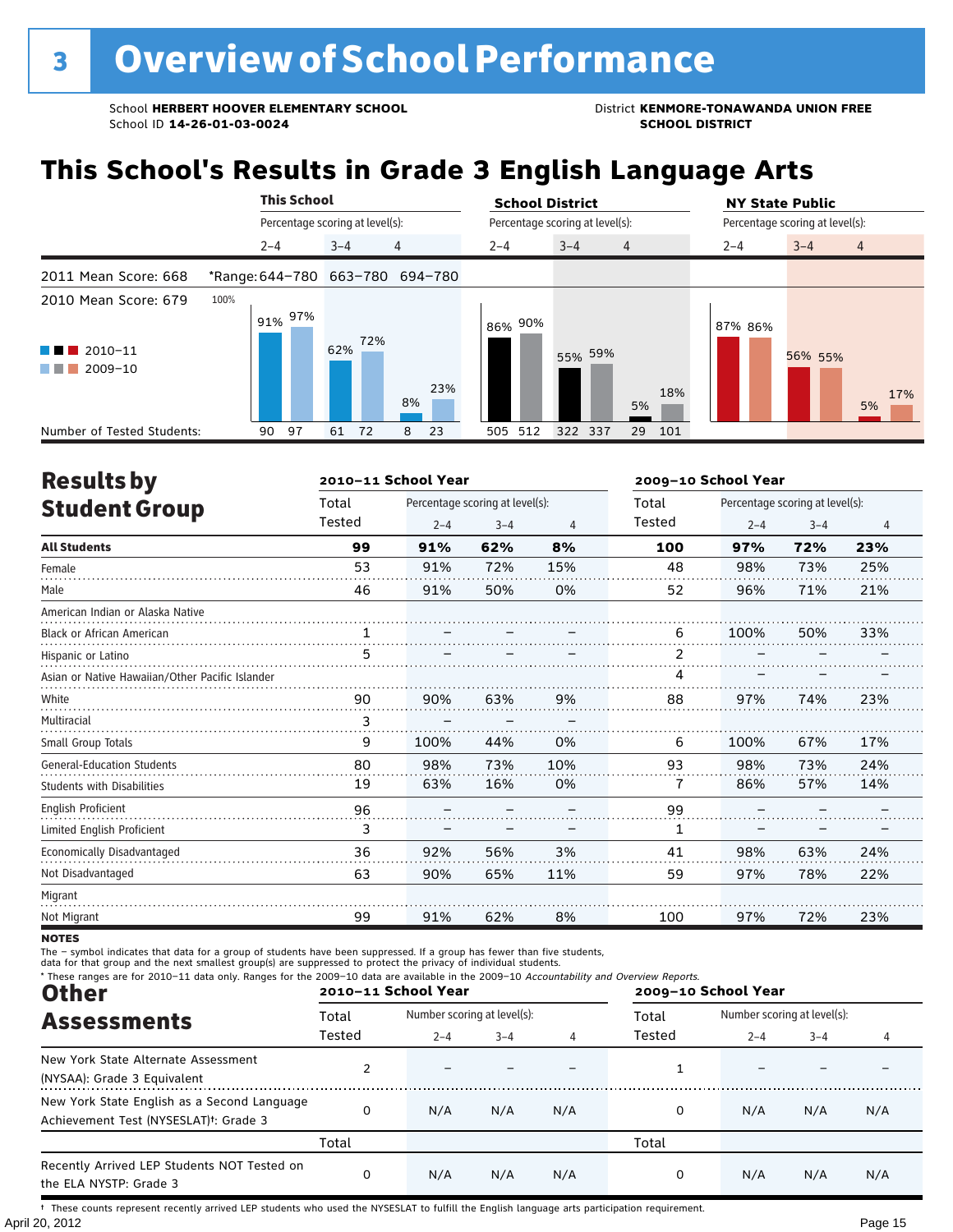## **This School's Results in Grade 3 Mathematics**

|                                                                                       |      | <b>This School</b>              |         |     |                                 | <b>School District</b> |                                 |                | <b>NY State Public</b><br>Percentage scoring at level(s): |                       |  |  |
|---------------------------------------------------------------------------------------|------|---------------------------------|---------|-----|---------------------------------|------------------------|---------------------------------|----------------|-----------------------------------------------------------|-----------------------|--|--|
|                                                                                       |      | Percentage scoring at level(s): |         |     |                                 |                        | Percentage scoring at level(s): |                |                                                           |                       |  |  |
|                                                                                       |      | $2 - 4$                         | $3 - 4$ |     | 4                               | $2 - 4$                | $3 - 4$                         | $\overline{4}$ | $2 - 4$                                                   | $3 - 4$<br>4          |  |  |
| 2011 Mean Score: 689                                                                  |      |                                 |         |     | *Range: 662-770 684-770 707-770 |                        |                                 |                |                                                           |                       |  |  |
| 2010 Mean Score: 701<br>$2010 - 11$<br>a kacamatan ing Kabupatèn Kabupatèn<br>2009-10 | 100% | 95% 98%                         | 65%     | 81% | 28%<br>15%                      | 91% 93%                | 69%<br>60%                      | 27%<br>15%     | 91% 91%                                                   | 60% 59%<br>24%<br>13% |  |  |
| Number of Tested Students:                                                            |      | 98<br>94                        | 64      | 81  | 28<br>15                        | 525 532                | 345 395                         | 89<br>151      |                                                           |                       |  |  |

| <b>Results by</b>                               |        | 2010-11 School Year |                                 |     | 2009-10 School Year |         |                                 |                |  |
|-------------------------------------------------|--------|---------------------|---------------------------------|-----|---------------------|---------|---------------------------------|----------------|--|
| <b>Student Group</b>                            | Total  |                     | Percentage scoring at level(s): |     | Total               |         | Percentage scoring at level(s): |                |  |
|                                                 | Tested | $2 - 4$             | $3 - 4$                         | 4   | Tested              | $2 - 4$ | $3 - 4$                         | $\overline{4}$ |  |
| <b>All Students</b>                             | 99     | 95%                 | 65%                             | 15% | 100                 | 98%     | 81%                             | 28%            |  |
| Female                                          | 53     | 92%                 | 64%                             | 15% | 48                  | 100%    | 77%                             | 23%            |  |
| Male                                            | 46     | 98%                 | 65%                             | 15% | 52                  | 96%     | 85%                             | 33%            |  |
| American Indian or Alaska Native                |        |                     |                                 |     |                     |         |                                 |                |  |
| <b>Black or African American</b>                | 1      |                     |                                 |     | 6                   | 100%    | 50%                             | 33%            |  |
| Hispanic or Latino                              | 5      |                     |                                 |     | 2                   |         |                                 |                |  |
| Asian or Native Hawaiian/Other Pacific Islander |        |                     |                                 |     | 4                   |         |                                 |                |  |
| White                                           | 90     | 96%                 | 66%                             | 17% | 88                  | 98%     | 83%                             | 27%            |  |
| Multiracial                                     | 3      |                     |                                 |     |                     |         |                                 |                |  |
| Small Group Totals                              | 9      | 89%                 | 56%                             | 0%  | 6                   | 100%    | 83%                             | 33%            |  |
| <b>General-Education Students</b>               | 80     | 96%                 | 73%                             | 16% | 93                  | 99%     | 83%                             | 30%            |  |
| <b>Students with Disabilities</b>               | 19     | 89%                 | 32%                             | 11% | 7                   | 86%     | 57%                             | 0%             |  |
| <b>English Proficient</b>                       | 96     |                     |                                 |     | 99                  |         |                                 |                |  |
| Limited English Proficient                      | 3      |                     |                                 |     | 1                   |         |                                 |                |  |
| Economically Disadvantaged                      | 36     | 92%                 | 64%                             | 14% | 41                  | 100%    | 78%                             | 17%            |  |
| Not Disadvantaged                               | 63     | 97%                 | 65%                             | 16% | 59                  | 97%     | 83%                             | 36%            |  |
| Migrant                                         |        |                     |                                 |     |                     |         |                                 |                |  |
| Not Migrant                                     | 99     | 95%                 | 65%                             | 15% | 100                 | 98%     | 81%                             | 28%            |  |
|                                                 |        |                     |                                 |     |                     |         |                                 |                |  |

**NOTES** 

| <b>Other</b><br><b>Assessments</b>                                 |        | 2010-11 School Year         |  | 2009-10 School Year      |        |                             |  |  |
|--------------------------------------------------------------------|--------|-----------------------------|--|--------------------------|--------|-----------------------------|--|--|
|                                                                    | Total  | Number scoring at level(s): |  |                          | Total  | Number scoring at level(s): |  |  |
|                                                                    | Tested | $2 - 4$<br>$3 - 4$          |  |                          | Tested | $2 - 4$<br>$3 - 4$          |  |  |
| New York State Alternate Assessment<br>(NYSAA): Grade 3 Equivalent |        | $\overline{\phantom{0}}$    |  | $\overline{\phantom{0}}$ |        |                             |  |  |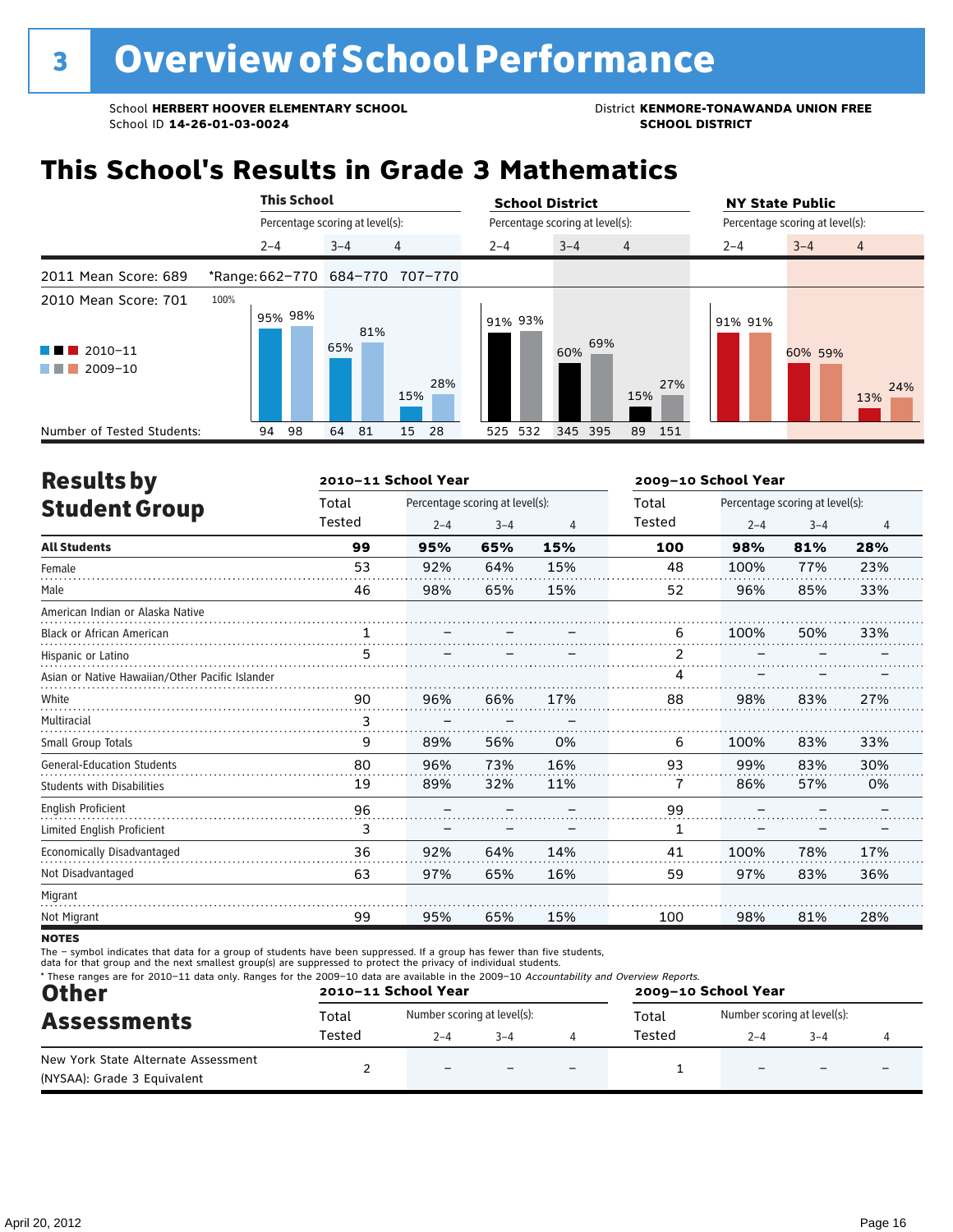## **This School's Results in Grade 4 English Language Arts**

|                                                           |                                 | <b>This School</b>              |     |                 | <b>School District</b> |                                 |                   | <b>NY State Public</b>          |                           |  |  |
|-----------------------------------------------------------|---------------------------------|---------------------------------|-----|-----------------|------------------------|---------------------------------|-------------------|---------------------------------|---------------------------|--|--|
|                                                           |                                 | Percentage scoring at level(s): |     |                 |                        | Percentage scoring at level(s): |                   | Percentage scoring at level(s): |                           |  |  |
|                                                           | $2 - 4$                         | $3 - 4$                         |     | 4               | $2 - 4$                | $3 - 4$<br>$\overline{4}$       |                   | $2 - 4$                         | $3 - 4$<br>$\overline{4}$ |  |  |
| 2011 Mean Score: 676                                      | *Range: 637-775 671-775 722-775 |                                 |     |                 |                        |                                 |                   |                                 |                           |  |  |
| 2010 Mean Score: 679<br>$\blacksquare$ 2010-11<br>2009-10 | 100%<br>98% 98%                 | 58%                             | 69% |                 | 94% 95%                | 59% 62%                         |                   | 92% 92%                         | 57% 57%                   |  |  |
| Number of Tested Students:                                | 97<br>93                        | 57                              | 66  | 3% 5%<br>5<br>3 | 522 542                | 326 356                         | 2% 4%<br>24<br>11 |                                 | 2% 6%                     |  |  |

| <b>Results by</b>                               |        | 2010-11 School Year |                                 |    |                | 2009-10 School Year             |         |                |  |  |
|-------------------------------------------------|--------|---------------------|---------------------------------|----|----------------|---------------------------------|---------|----------------|--|--|
| <b>Student Group</b>                            | Total  |                     | Percentage scoring at level(s): |    | Total          | Percentage scoring at level(s): |         |                |  |  |
|                                                 | Tested | $2 - 4$             | $3 - 4$                         | 4  | Tested         | $2 - 4$                         | $3 - 4$ | $\overline{4}$ |  |  |
| <b>All Students</b>                             | 99     | 98%                 | 58%                             | 3% | 95             | 98%                             | 69%     | 5%             |  |  |
| Female                                          | 46     | 98%                 | 61%                             | 2% | 53             | 98%                             | 68%     | 6%             |  |  |
| Male                                            | 53     | 98%                 | 55%                             | 4% | 42             | 98%                             | 71%     | 5%             |  |  |
| American Indian or Alaska Native                | 1      |                     |                                 |    | 1              |                                 |         |                |  |  |
| <b>Black or African American</b>                | 3      |                     |                                 |    | 6              | 100%                            | 17%     | 0%             |  |  |
| Hispanic or Latino                              | 4      |                     |                                 |    | 5              |                                 |         |                |  |  |
| Asian or Native Hawaiian/Other Pacific Islander | 4      |                     |                                 |    |                |                                 |         |                |  |  |
| White                                           | 85     | 98%                 | 56%                             | 4% | 82             | 99%                             | 73%     | 6%             |  |  |
| Multiracial                                     |        |                     |                                 |    |                |                                 |         |                |  |  |
| Small Group Totals                              | 14     | 100%                | 64%                             | 0% | 7              | 86%                             | 71%     | 0%             |  |  |
| <b>General-Education Students</b>               | 92     | 98%                 | 59%                             | 3% | 88             | 98%                             | 72%     | 6%             |  |  |
| <b>Students with Disabilities</b>               | 7      | 100%                | 43%                             | 0% | $\overline{1}$ | 100%                            | 43%     | 0%             |  |  |
| <b>English Proficient</b>                       | 98     |                     |                                 |    | 93             |                                 |         |                |  |  |
| Limited English Proficient                      | 1      |                     |                                 |    | 2              |                                 |         |                |  |  |
| Economically Disadvantaged                      | 33     | 100%                | 42%                             | 0% | 31             | 94%                             | 68%     | 6%             |  |  |
| Not Disadvantaged                               | 66     | 97%                 | 65%                             | 5% | 64             | 100%                            | 70%     | 5%             |  |  |
| Migrant                                         |        |                     |                                 |    |                |                                 |         |                |  |  |
| Not Migrant                                     | 99     | 98%                 | 58%                             | 3% | 95             | 98%                             | 69%     | 5%             |  |  |

**NOTES** 

The – symbol indicates that data for a group of students have been suppressed. If a group has fewer than five students,<br>data for that group and the next smallest group(s) are suppressed to protect the privacy of individual

| * These ranges are for 2010-11 data only. Ranges for the 2009-10 data are available in the 2009-10 Accountability and Overview Reports.<br><b>Other</b> |                 | 2010-11 School Year                    |         |     | 2009-10 School Year |                                           |                                        |     |
|---------------------------------------------------------------------------------------------------------------------------------------------------------|-----------------|----------------------------------------|---------|-----|---------------------|-------------------------------------------|----------------------------------------|-----|
| <b>Assessments</b>                                                                                                                                      | Total<br>Tested | Number scoring at level(s):<br>$2 - 4$ | $3 - 4$ | 4   | Total<br>Tested     | $2 - 4$<br>5<br>5<br>0<br>N/A<br>N/A<br>0 | Number scoring at level(s):<br>$3 - 4$ |     |
| New York State Alternate Assessment<br>(NYSAA): Grade 4 Equivalent                                                                                      |                 |                                        |         |     |                     |                                           | 5                                      | 5   |
| New York State English as a Second Language<br>Achievement Test (NYSESLAT) <sup>+</sup> : Grade 4                                                       | 0               | N/A                                    | N/A     | N/A |                     |                                           | N/A                                    | N/A |
|                                                                                                                                                         | Total           |                                        |         |     | Total               |                                           |                                        |     |
| Recently Arrived LEP Students NOT Tested on<br>the ELA NYSTP: Grade 4                                                                                   | 0               | N/A                                    | N/A     | N/A |                     |                                           | N/A                                    | N/A |

April 20, 2012 Page 17 † These counts represent recently arrived LEP students who used the NYSESLAT to fulfill the English language arts participation requirement.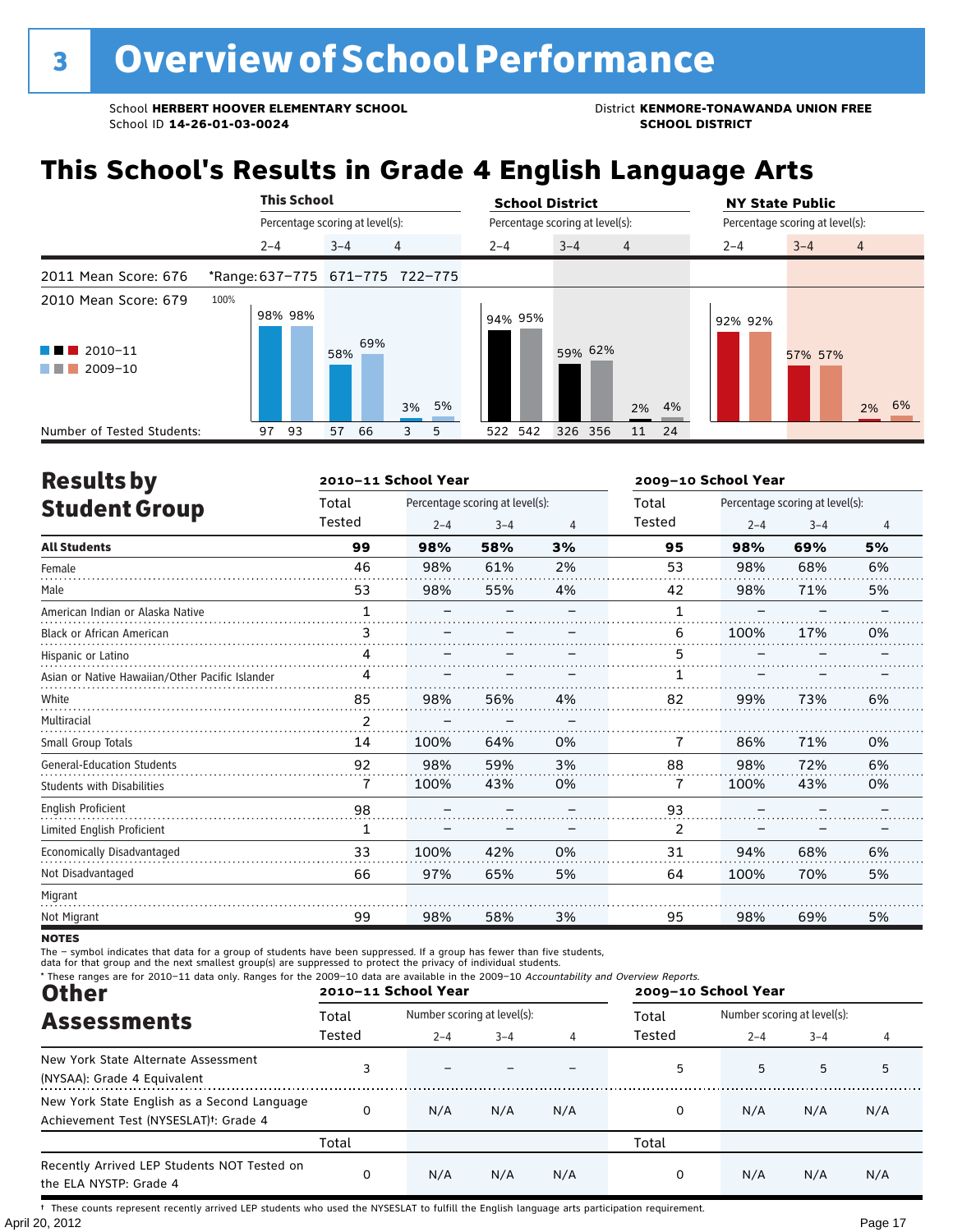## **This School's Results in Grade 4 Mathematics**

|                                                                                        | <b>This School</b>              |                                 |          | <b>School District</b> |                                 | <b>NY State Public</b>               |
|----------------------------------------------------------------------------------------|---------------------------------|---------------------------------|----------|------------------------|---------------------------------|--------------------------------------|
|                                                                                        |                                 | Percentage scoring at level(s): |          |                        | Percentage scoring at level(s): | Percentage scoring at level(s):      |
|                                                                                        | $2 - 4$                         | $3 - 4$                         | 4        | $2 - 4$                | $3 - 4$<br>$\overline{4}$       | $3 - 4$<br>$\overline{4}$<br>$2 - 4$ |
| 2011 Mean Score: 696                                                                   | *Range: 636-800 676-800 707-800 |                                 |          |                        |                                 |                                      |
| 2010 Mean Score: 697<br>$2010 - 11$<br><b>Contract Contract</b><br>2009-10<br>a sa Tan | 100%<br>100%100%                | 80% 75%                         | 31% 36%  | 97% 96%                | 78% 75%<br>31% 31%              | 94% 95%<br>67% 64%<br>27% 26%        |
| Number of Tested Students:                                                             | 99<br>95                        | 71<br>79                        | 31<br>34 | 541 549                | 435<br>425<br>174 179           |                                      |

| <b>Results by</b>                               |        | 2010-11 School Year |                                 |                | 2009-10 School Year |         |                                 |     |
|-------------------------------------------------|--------|---------------------|---------------------------------|----------------|---------------------|---------|---------------------------------|-----|
| <b>Student Group</b>                            | Total  |                     | Percentage scoring at level(s): |                | Total               |         | Percentage scoring at level(s): |     |
|                                                 | Tested | $2 - 4$             | $3 - 4$                         | $\overline{4}$ | <b>Tested</b>       | $2 - 4$ | $3 - 4$                         | 4   |
| <b>All Students</b>                             | 99     | 100%                | 80%                             | 31%            | 95                  | 100%    | 75%                             | 36% |
| Female                                          | 46     | 100%                | 76%                             | 22%            | 53                  | 100%    | 72%                             | 36% |
| Male                                            | 53     | 100%                | 83%                             | 40%            | 42                  | 100%    | 79%                             | 36% |
| American Indian or Alaska Native                | 1      |                     |                                 |                | 1                   |         |                                 |     |
| <b>Black or African American</b>                | 3      |                     |                                 |                | 6                   | 100%    | 33%                             | 33% |
| Hispanic or Latino                              | 4      |                     |                                 |                | 5                   |         |                                 |     |
| Asian or Native Hawaiian/Other Pacific Islander | 4      |                     |                                 |                |                     |         |                                 |     |
| White                                           | 85     | 100%                | 82%                             | 32%            | 82                  | 100%    | 78%                             | 39% |
| Multiracial                                     | 2      |                     |                                 |                |                     |         |                                 |     |
| Small Group Totals                              | 14     | 100%                | 64%                             | 29%            | 7                   | 100%    | 71%                             | 0%  |
| <b>General-Education Students</b>               | 92     | 100%                | 80%                             | 32%            | 88                  | 100%    | 77%                             | 36% |
| <b>Students with Disabilities</b>               | 7      | 100%                | 71%                             | 29%            | 7                   | 100%    | 43%                             | 29% |
| <b>English Proficient</b>                       | 98     |                     |                                 |                | 93                  |         |                                 |     |
| Limited English Proficient                      | 1      |                     |                                 |                | 2                   |         |                                 |     |
| Economically Disadvantaged                      | 33     | 100%                | 73%                             | 18%            | 31                  | 100%    | 61%                             | 23% |
| Not Disadvantaged                               | 66     | 100%                | 83%                             | 38%            | 64                  | 100%    | 81%                             | 42% |
| Migrant                                         |        |                     |                                 |                |                     |         |                                 |     |
| Not Migrant                                     | 99     | 100%                | 80%                             | 31%            | 95                  | 100%    | 75%                             | 36% |

**NOTES** 

| <b>Other</b><br><b>Assessments</b>                                 |        | 2010-11 School Year         |         | 2009-10 School Year |        |                             |         |  |
|--------------------------------------------------------------------|--------|-----------------------------|---------|---------------------|--------|-----------------------------|---------|--|
|                                                                    | Total  | Number scoring at level(s): |         |                     | Total  | Number scoring at level(s): |         |  |
|                                                                    | Tested | $2 - 4$                     | $3 - 4$ |                     | Tested | $2 - 4$                     | $3 - 4$ |  |
| New York State Alternate Assessment<br>(NYSAA): Grade 4 Equivalent |        | $\overline{\phantom{0}}$    |         |                     |        |                             |         |  |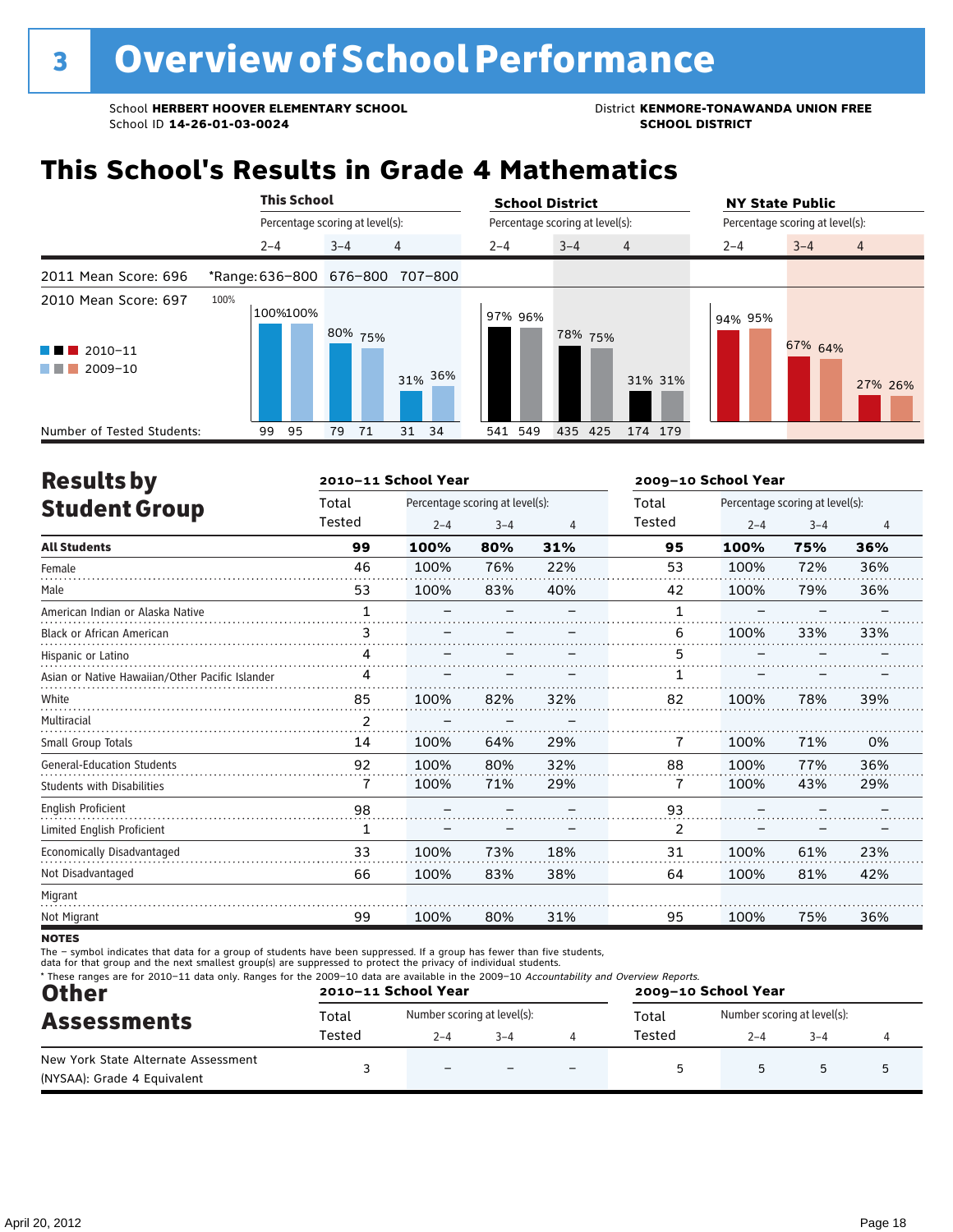### **This School's Results in Grade 4 Science**

|                                                                             |               | <b>This School</b> |                                 |            | <b>School District</b> |                                 | <b>NY State Public</b>               |
|-----------------------------------------------------------------------------|---------------|--------------------|---------------------------------|------------|------------------------|---------------------------------|--------------------------------------|
|                                                                             |               |                    | Percentage scoring at level(s): |            |                        | Percentage scoring at level(s): | Percentage scoring at level(s):      |
|                                                                             |               | $2 - 4$            | $3 - 4$                         | 4          | $2 - 4$                | $3 - 4$<br>$\overline{4}$       | $3 - 4$<br>$\overline{4}$<br>$2 - 4$ |
| 2011 Mean Score: 87                                                         | Range: 45-100 |                    | $65 - 100$                      | $85 - 100$ |                        |                                 |                                      |
| 2010 Mean Score: 87<br>2010-11<br>a sa Bara<br>2009-10<br><b>The Common</b> | 100%          |                    | 100%100% 98% 98%                | 63% 71%    | 99% 99%                | 95% 95%<br>63% 65%              | 98% 97%<br>88% 88%<br>52% 55%        |
| Number of Tested Students:                                                  |               | 98<br>95           | 96<br>93                        | 62<br>67   | 567<br>549             | 525<br>540<br>352 371           |                                      |

| <b>Results by</b>                               |                | 2010-11 School Year |                                 |     | 2009-10 School Year |                                 |         |     |  |
|-------------------------------------------------|----------------|---------------------|---------------------------------|-----|---------------------|---------------------------------|---------|-----|--|
| <b>Student Group</b>                            | Total          |                     | Percentage scoring at level(s): |     | Total               | Percentage scoring at level(s): |         |     |  |
|                                                 | Tested         | $2 - 4$             | $3 - 4$                         | 4   | Tested              | $2 - 4$                         | $3 - 4$ | 4   |  |
| <b>All Students</b>                             | 98             | 100%                | 98%                             | 63% | 95                  | 100%                            | 98%     | 71% |  |
| Female                                          | 45             | 100%                | 100%                            | 56% | 53                  | 100%                            | 98%     | 68% |  |
| Male                                            | 53             | 100%                | 96%                             | 70% | 42                  | 100%                            | 98%     | 74% |  |
| American Indian or Alaska Native                | $\mathbf{1}$   |                     |                                 |     | $\mathbf{1}$        |                                 |         |     |  |
| <b>Black or African American</b>                | 3              |                     |                                 |     | 6                   | 100%                            | 100%    | 33% |  |
| Hispanic or Latino                              | 4              |                     |                                 |     | 5                   |                                 |         |     |  |
| Asian or Native Hawaiian/Other Pacific Islander | 4              |                     |                                 |     |                     |                                 |         |     |  |
| White                                           | 84             | 100%                | 99%                             | 65% | 82                  | 100%                            | 98%     | 73% |  |
| Multiracial                                     | $\overline{2}$ |                     |                                 |     |                     |                                 |         |     |  |
| Small Group Totals                              | 14             | 100%                | 93%                             | 50% | 7                   | 100%                            | 100%    | 71% |  |
| <b>General-Education Students</b>               | 91             | 100%                | 98%                             | 63% | 88                  | 100%                            | 99%     | 72% |  |
| <b>Students with Disabilities</b>               | 7              | 100%                | 100%                            | 71% | 7                   | 100%                            | 86%     | 57% |  |
| <b>English Proficient</b>                       | 97             |                     |                                 |     | 93                  |                                 |         |     |  |
| Limited English Proficient                      | 1              |                     |                                 |     | 2                   |                                 |         |     |  |
| Economically Disadvantaged                      | 33             | 100%                | 97%                             | 42% | 31                  | 100%                            | 100%    | 58% |  |
| Not Disadvantaged                               | 65             | 100%                | 98%                             | 74% | 64                  | 100%                            | 97%     | 77% |  |
| Migrant                                         |                |                     |                                 |     |                     |                                 |         |     |  |
| Not Migrant                                     | 98             | 100%                | 98%                             | 63% | 95                  | 100%                            | 98%     | 71% |  |

**NOTES** 

| <b>Other</b>                                                       |        | 2010-11 School Year         |         | 2009-10 School Year |                             |         |  |  |
|--------------------------------------------------------------------|--------|-----------------------------|---------|---------------------|-----------------------------|---------|--|--|
| <b>Assessments</b>                                                 | Total  | Number scoring at level(s): |         | Total               | Number scoring at level(s): |         |  |  |
|                                                                    | Tested | $2 - 4$                     | $3 - 4$ | Tested              | $2 - 4$                     | $3 - 4$ |  |  |
| New York State Alternate Assessment<br>(NYSAA): Grade 4 Equivalent |        | $\overline{\phantom{0}}$    |         |                     |                             | 5       |  |  |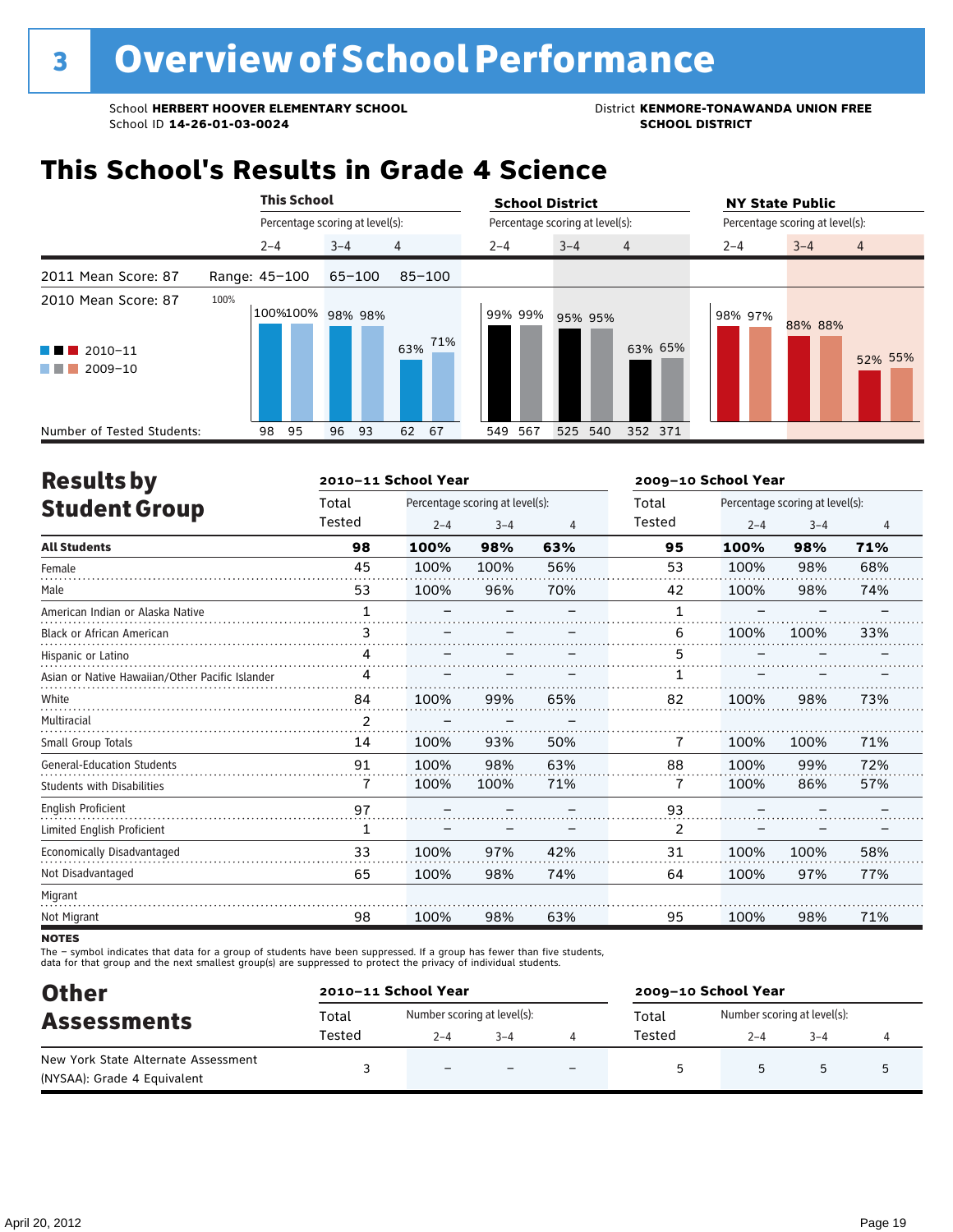## **This School's Results in Grade 5 English Language Arts**

|                                                                                |                                 | <b>This School</b> |                                 |                |                      | <b>School District</b> |                                 |                |         | <b>NY State Public</b>          |                |  |
|--------------------------------------------------------------------------------|---------------------------------|--------------------|---------------------------------|----------------|----------------------|------------------------|---------------------------------|----------------|---------|---------------------------------|----------------|--|
|                                                                                |                                 |                    | Percentage scoring at level(s): |                |                      |                        | Percentage scoring at level(s): |                |         | Percentage scoring at level(s): |                |  |
|                                                                                | $2 - 4$                         |                    | $3 - 4$                         | $\overline{4}$ |                      | $2 - 4$                | $3 - 4$                         | $\overline{4}$ | $2 - 4$ | $3 - 4$                         | $\overline{4}$ |  |
| 2011 Mean Score: 670                                                           | *Range: 648-795 668-795 700-795 |                    |                                 |                |                      |                        |                                 |                |         |                                 |                |  |
| 2010 Mean Score: 679                                                           | 100%                            | 97% 96%            |                                 |                |                      | 93% 93%                |                                 |                | 89% 88% |                                 |                |  |
| $\blacksquare$ 2010-11<br><b>The Second Second</b><br>2009-10<br>a katika masu |                                 |                    | 59% 62%                         |                | 16%<br>2%            |                        | 55% 54%                         | 13%<br>2%      |         | 54% 52%                         | 13%<br>4%      |  |
| Number of Tested Students:                                                     | 96                              | 101                | 58<br>65                        |                | $\overline{2}$<br>17 | 542 566                | 319 331                         | 78<br>11       |         |                                 |                |  |

| <b>Results by</b>                               |              | 2010-11 School Year |                                 |    | 2009-10 School Year |         |                                 |     |
|-------------------------------------------------|--------------|---------------------|---------------------------------|----|---------------------|---------|---------------------------------|-----|
| <b>Student Group</b>                            | Total        |                     | Percentage scoring at level(s): |    | Total               |         | Percentage scoring at level(s): |     |
|                                                 | Tested       | $2 - 4$             | $3 - 4$                         | 4  | Tested              | $2 - 4$ | $3 - 4$                         | 4   |
| <b>All Students</b>                             | 99           | 97%                 | 59%                             | 2% | 105                 | 96%     | 62%                             | 16% |
| Female                                          | 54           | 96%                 | 70%                             | 4% | 55                  | 95%     | 67%                             | 20% |
| Male                                            | 45           | 98%                 | 44%                             | 0% | 50                  | 98%     | 56%                             | 12% |
| American Indian or Alaska Native                | $\mathbf{1}$ |                     |                                 |    |                     |         |                                 |     |
| <b>Black or African American</b>                | 4            |                     |                                 |    | 6                   |         |                                 |     |
| Hispanic or Latino                              | 5            | 100%                | 80%                             | 0% | 6                   | 83%     | 33%                             | 0%  |
| Asian or Native Hawaiian/Other Pacific Islander | 1            |                     |                                 |    | 2                   |         |                                 |     |
| White                                           | 84           | 98%                 | 61%                             | 2% | 91                  | 98%     | 68%                             | 19% |
| Multiracial                                     | 4            |                     |                                 |    |                     |         |                                 |     |
| Small Group Totals                              | 10           | 90%                 | 30%                             | 0% | 8                   | 88%     | 13%                             | 0%  |
| <b>General-Education Students</b>               | 92           | 98%                 | 60%                             | 2% | 93                  | 98%     | 68%                             | 18% |
| <b>Students with Disabilities</b>               | 7            | 86%                 | 43%                             | 0% | 12                  | 83%     | 17%                             | 0%  |
| <b>English Proficient</b>                       | 96           |                     |                                 |    | 104                 |         |                                 |     |
| Limited English Proficient                      | 3            |                     |                                 |    | 1                   |         |                                 |     |
| Economically Disadvantaged                      | 34           | 94%                 | 59%                             | 0% | 42                  | 95%     | 55%                             | 7%  |
| Not Disadvantaged                               | 65           | 98%                 | 58%                             | 3% | 63                  | 97%     | 67%                             | 22% |
| Migrant                                         |              |                     |                                 |    |                     |         |                                 |     |
| Not Migrant                                     | 99           | 97%                 | 59%                             | 2% | 105                 | 96%     | 62%                             | 16% |

**NOTES** 

The – symbol indicates that data for a group of students have been suppressed. If a group has fewer than five students,<br>data for that group and the next smallest group(s) are suppressed to protect the privacy of individual

| * These ranges are for 2010-11 data only. Ranges for the 2009-10 data are available in the 2009-10 Accountability and Overview Reports.<br><b>Other</b> |        | 2010-11 School Year         |         |     | 2009-10 School Year |                             |                       |     |
|---------------------------------------------------------------------------------------------------------------------------------------------------------|--------|-----------------------------|---------|-----|---------------------|-----------------------------|-----------------------|-----|
| <b>Assessments</b>                                                                                                                                      | Total  | Number scoring at level(s): |         |     | Total               | Number scoring at level(s): |                       |     |
|                                                                                                                                                         | Tested | $2 - 4$                     | $3 - 4$ |     | Tested              | $2 - 4$                     | $3 - 4$<br>N/A<br>N/A |     |
| New York State Alternate Assessment<br>(NYSAA): Grade 5 Equivalent                                                                                      | 5      | 5                           | 5       | 5   |                     |                             |                       |     |
| New York State English as a Second Language<br>Achievement Test (NYSESLAT) <sup>+</sup> : Grade 5                                                       | 0      | N/A                         | N/A     | N/A | 0                   | N/A                         |                       | N/A |
|                                                                                                                                                         | Total  |                             |         |     | Total               |                             |                       |     |
| Recently Arrived LEP Students NOT Tested on<br>the ELA NYSTP: Grade 5                                                                                   | 0      | N/A                         | N/A     | N/A | 0                   | N/A                         |                       | N/A |

April 20, 2012 Page 20 † These counts represent recently arrived LEP students who used the NYSESLAT to fulfill the English language arts participation requirement.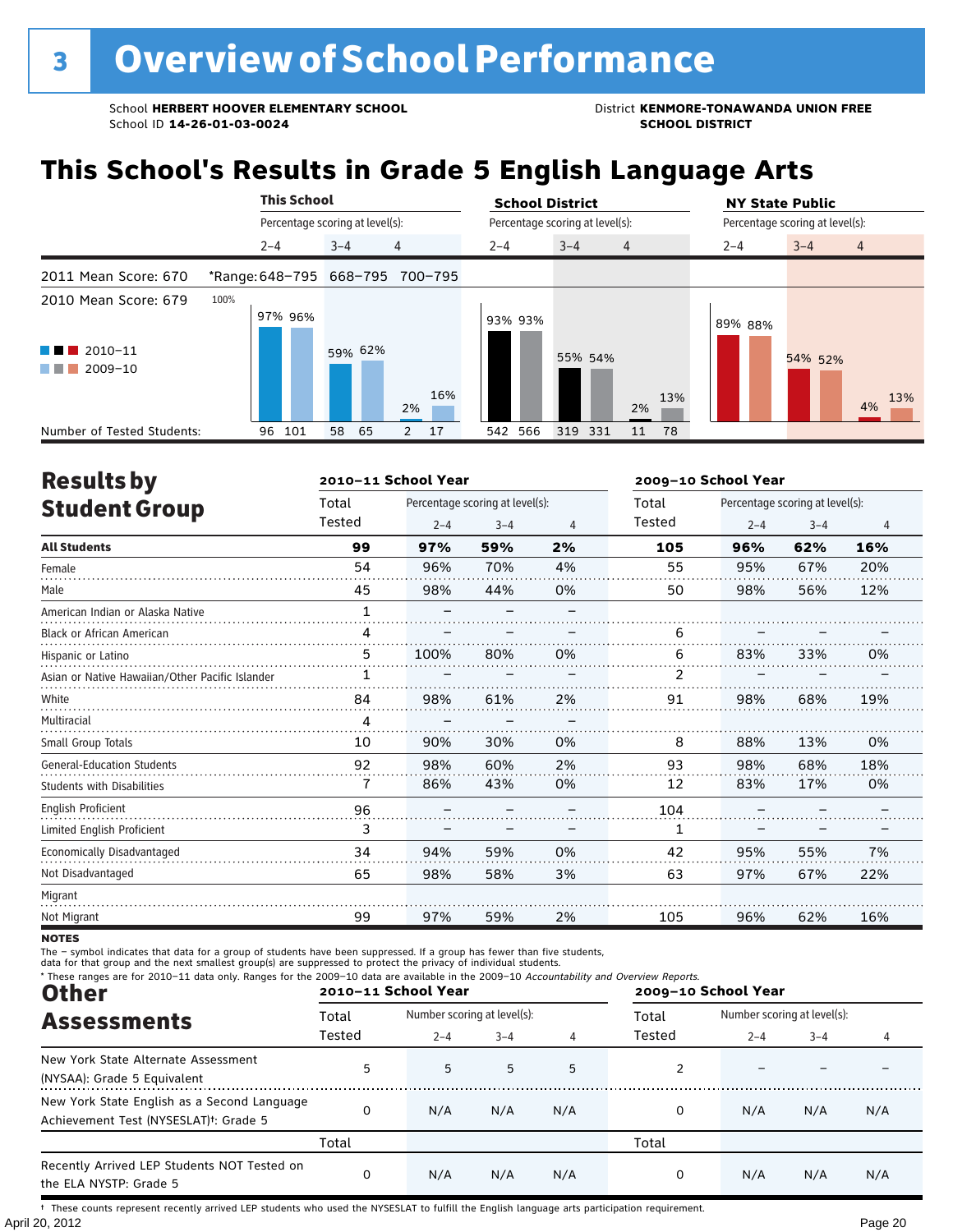## **This School's Results in Grade 5 Mathematics**

|                                                     | <b>This School</b> |                                 | <b>School District</b> |                                 | <b>NY State Public</b>               |
|-----------------------------------------------------|--------------------|---------------------------------|------------------------|---------------------------------|--------------------------------------|
|                                                     |                    | Percentage scoring at level(s): |                        | Percentage scoring at level(s): | Percentage scoring at level(s):      |
|                                                     | $2 - 4$            | 4<br>$3 - 4$                    | $2 - 4$                | $3 - 4$<br>4                    | $2 - 4$<br>$3 - 4$<br>$\overline{4}$ |
| 2011 Mean Score: 690                                |                    | *Range: 640-780 676-780 707-780 |                        |                                 |                                      |
| 2010 Mean Score: 697<br>2010-11<br>.<br>$2009 - 10$ | 100%<br>98% 99%    | 74% 75%<br>22%                  | 96% 97%<br>35%         | 74% 76%<br>25% 30%              | 94% 94%<br>66% 65%<br>23% 24%        |
| Number of Tested Students:                          | 103<br>97          | 78<br>22<br>36<br>73            | 560 592                | 434 464<br>147 182              |                                      |

| <b>Results by</b>                               |              | 2010-11 School Year |                                 |     | 2009-10 School Year |         |                                 |     |
|-------------------------------------------------|--------------|---------------------|---------------------------------|-----|---------------------|---------|---------------------------------|-----|
| <b>Student Group</b>                            | Total        |                     | Percentage scoring at level(s): |     | Total               |         | Percentage scoring at level(s): |     |
|                                                 | Tested       | $2 - 4$             | $3 - 4$                         | 4   | Tested              | $2 - 4$ | $3 - 4$                         | 4   |
| <b>All Students</b>                             | 99           | 98%                 | 74%                             | 22% | 104                 | 99%     | 75%                             | 35% |
| Female                                          | 54           | 98%                 | 72%                             | 26% | 54                  | 100%    | 78%                             | 33% |
| Male                                            | 45           | 98%                 | 76%                             | 18% | 50                  | 98%     | 72%                             | 36% |
| American Indian or Alaska Native                | $\mathbf{1}$ |                     |                                 |     |                     |         |                                 |     |
| <b>Black or African American</b>                | 4            |                     |                                 |     | 6                   |         |                                 |     |
| Hispanic or Latino                              | 5            | 100%                | 60%                             | 20% | 6                   | 100%    | 33%                             | 0%  |
| Asian or Native Hawaiian/Other Pacific Islander | 1            |                     |                                 |     | 2                   |         |                                 |     |
| White                                           | 84           | 100%                | 80%                             | 24% | 90                  | 99%     | 81%                             | 38% |
| Multiracial                                     | 4            |                     |                                 |     |                     |         |                                 |     |
| Small Group Totals                              | 10           | 80%                 | 30%                             | 10% | 8                   | 100%    | 38%                             | 25% |
| <b>General-Education Students</b>               | 92           | 99%                 | 76%                             | 24% | 92                  | 99%     | 78%                             | 38% |
| <b>Students with Disabilities</b>               | 7            | 86%                 | 43%                             | 0%  | 12                  | 100%    | 50%                             | 8%  |
| <b>English Proficient</b>                       | 96           |                     |                                 |     | 103                 |         |                                 |     |
| Limited English Proficient                      | 3            |                     |                                 |     | 1                   |         |                                 |     |
| Economically Disadvantaged                      | 34           | 94%                 | 62%                             | 12% | 41                  | 100%    | 66%                             | 24% |
| Not Disadvantaged                               | 65           | 100%                | 80%                             | 28% | 63                  | 98%     | 81%                             | 41% |
| Migrant                                         |              |                     |                                 |     |                     |         |                                 |     |
| Not Migrant                                     | 99           | 98%                 | 74%                             | 22% | 104                 | 99%     | 75%                             | 35% |

**NOTES** 

| <b>Other</b><br><b>Assessments</b>                                 |        | 2010-11 School Year         | 2009-10 School Year |  |                                      |         |         |  |  |
|--------------------------------------------------------------------|--------|-----------------------------|---------------------|--|--------------------------------------|---------|---------|--|--|
|                                                                    | Total  | Number scoring at level(s): |                     |  | Number scoring at level(s):<br>Total |         |         |  |  |
|                                                                    | Tested | $2 - 4$                     | $3 - 4$             |  | Tested                               | $2 - 4$ | $3 - 4$ |  |  |
| New York State Alternate Assessment<br>(NYSAA): Grade 5 Equivalent |        |                             |                     |  |                                      |         |         |  |  |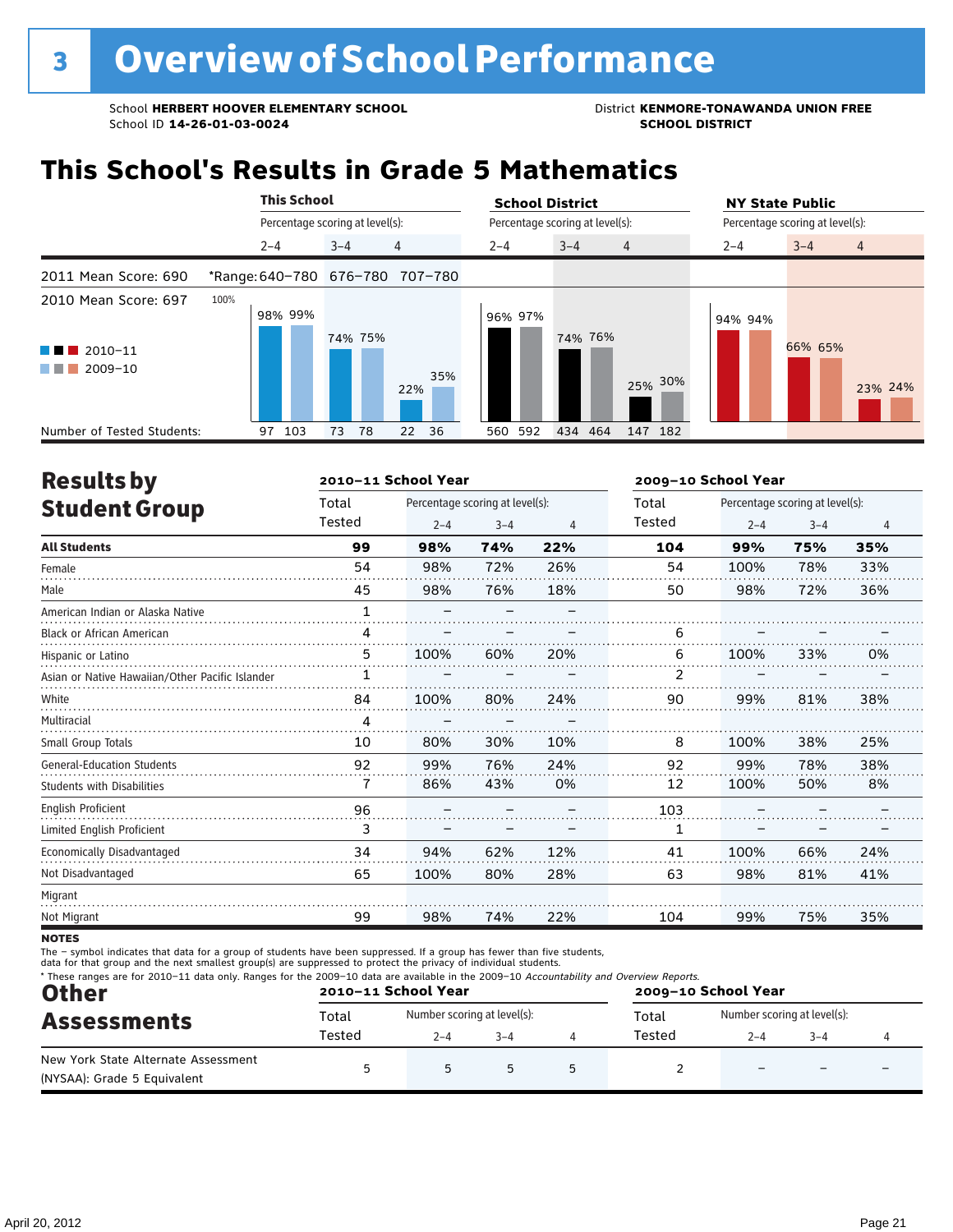## **This School's Results in Grade 6 English Language Arts**

|                                                                                                                                  | <b>This School</b> |                                 |   |         | <b>School District</b>          |                |                                 | <b>NY State Public</b> |                |  |
|----------------------------------------------------------------------------------------------------------------------------------|--------------------|---------------------------------|---|---------|---------------------------------|----------------|---------------------------------|------------------------|----------------|--|
|                                                                                                                                  |                    | Percentage scoring at level(s): |   |         | Percentage scoring at level(s): |                | Percentage scoring at level(s): |                        |                |  |
|                                                                                                                                  | $2 - 4$            | $3 - 4$                         | 4 | $2 - 4$ | $3 - 4$                         | $\overline{4}$ | $2 - 4$                         | $3 - 4$                | $\overline{4}$ |  |
|                                                                                                                                  | *Range:            |                                 |   |         |                                 |                |                                 |                        |                |  |
|                                                                                                                                  | 100%               |                                 |   |         |                                 |                |                                 |                        |                |  |
|                                                                                                                                  |                    |                                 |   |         |                                 |                |                                 |                        |                |  |
| $\blacksquare$ 2010-11                                                                                                           |                    |                                 |   |         |                                 |                |                                 |                        |                |  |
| 2009-10<br><b>The Contract of the Contract of the Contract of the Contract of the Contract of the Contract of the Contract o</b> |                    |                                 |   |         |                                 |                |                                 |                        |                |  |
|                                                                                                                                  |                    |                                 |   |         |                                 |                |                                 |                        |                |  |
| Number of Tested Students:                                                                                                       |                    |                                 |   |         |                                 |                |                                 |                        |                |  |

| <b>Results by</b>                                               |        | 2010-11 School Year |                                 |                                          | 2009-10 School Year |         |         |   |  |
|-----------------------------------------------------------------|--------|---------------------|---------------------------------|------------------------------------------|---------------------|---------|---------|---|--|
| <b>Student Group</b>                                            | Total  |                     | Percentage scoring at level(s): | Percentage scoring at level(s):<br>Total |                     |         |         |   |  |
|                                                                 | Tested | $2 - 4$             | $3 - 4$                         | 4                                        | Tested              | $2 - 4$ | $3 - 4$ | 4 |  |
| <b>All Students</b>                                             |        |                     |                                 |                                          |                     |         |         |   |  |
| Female                                                          |        |                     |                                 |                                          |                     |         |         |   |  |
| Male                                                            |        |                     |                                 |                                          |                     |         |         |   |  |
| American Indian or Alaska Native                                |        |                     |                                 |                                          |                     |         |         |   |  |
| <b>Black or African American</b>                                |        |                     |                                 |                                          |                     |         |         |   |  |
| Hispanic or Latino                                              |        |                     |                                 |                                          |                     |         |         |   |  |
| Asian or Native Hawaiian/Other Pacific Islander                 |        |                     |                                 |                                          |                     |         |         |   |  |
| White                                                           |        |                     |                                 |                                          |                     |         |         |   |  |
| Multiracial                                                     |        |                     |                                 |                                          |                     |         |         |   |  |
| Small Group Totals                                              |        |                     |                                 |                                          |                     |         |         |   |  |
| <b>General-Education Students</b><br>Students with Disabilities |        |                     |                                 |                                          |                     |         |         |   |  |
| English Proficient<br>Limited English Proficient                |        |                     |                                 |                                          |                     |         |         |   |  |
| Economically Disadvantaged                                      |        |                     |                                 |                                          |                     |         |         |   |  |
| Not Disadvantaged                                               |        |                     |                                 |                                          |                     |         |         |   |  |
| Migrant                                                         |        |                     |                                 |                                          |                     |         |         |   |  |
| Not Migrant                                                     |        |                     |                                 |                                          |                     |         |         |   |  |

**NOTES** 

The – symbol indicates that data for a group of students have been suppressed. If a group has fewer than five students,

data for that group and the next smallest group(s) are suppressed to protect the privacy of individual students.

| * These ranges are for 2010-11 data only. Ranges for the 2009-10 data are available in the 2009-10 Accountability and Overview Reports.<br><b>Other</b> |          | 2010-11 School Year |                             |     | 2009-10 School Year |                             |                |     |  |
|---------------------------------------------------------------------------------------------------------------------------------------------------------|----------|---------------------|-----------------------------|-----|---------------------|-----------------------------|----------------|-----|--|
| <b>Assessments</b>                                                                                                                                      | Total    |                     | Number scoring at level(s): |     |                     | Number scoring at level(s): |                |     |  |
|                                                                                                                                                         | Tested   | $2 - 4$             | $3 - 4$                     | 4   | Tested              | $2 - 4$                     | $3 - 4$<br>N/A | 4   |  |
| New York State Alternate Assessment<br>(NYSAA): Grade 6 Equivalent                                                                                      |          |                     |                             |     |                     |                             |                |     |  |
| New York State English as a Second Language<br>Achievement Test (NYSESLAT) <sup>†</sup> : Grade 6                                                       | $\Omega$ | N/A                 | N/A                         | N/A | 0                   | N/A                         |                | N/A |  |
|                                                                                                                                                         | Total    |                     |                             |     | Total               |                             |                |     |  |
| Recently Arrived LEP Students NOT Tested on<br>the ELA NYSTP: Grade 6                                                                                   | $\Omega$ | N/A                 | N/A                         | N/A | 0                   | N/A                         | N/A            | N/A |  |

April 20, 2012 Page 22 † These counts represent recently arrived LEP students who used the NYSESLAT to fulfill the English language arts participation requirement.